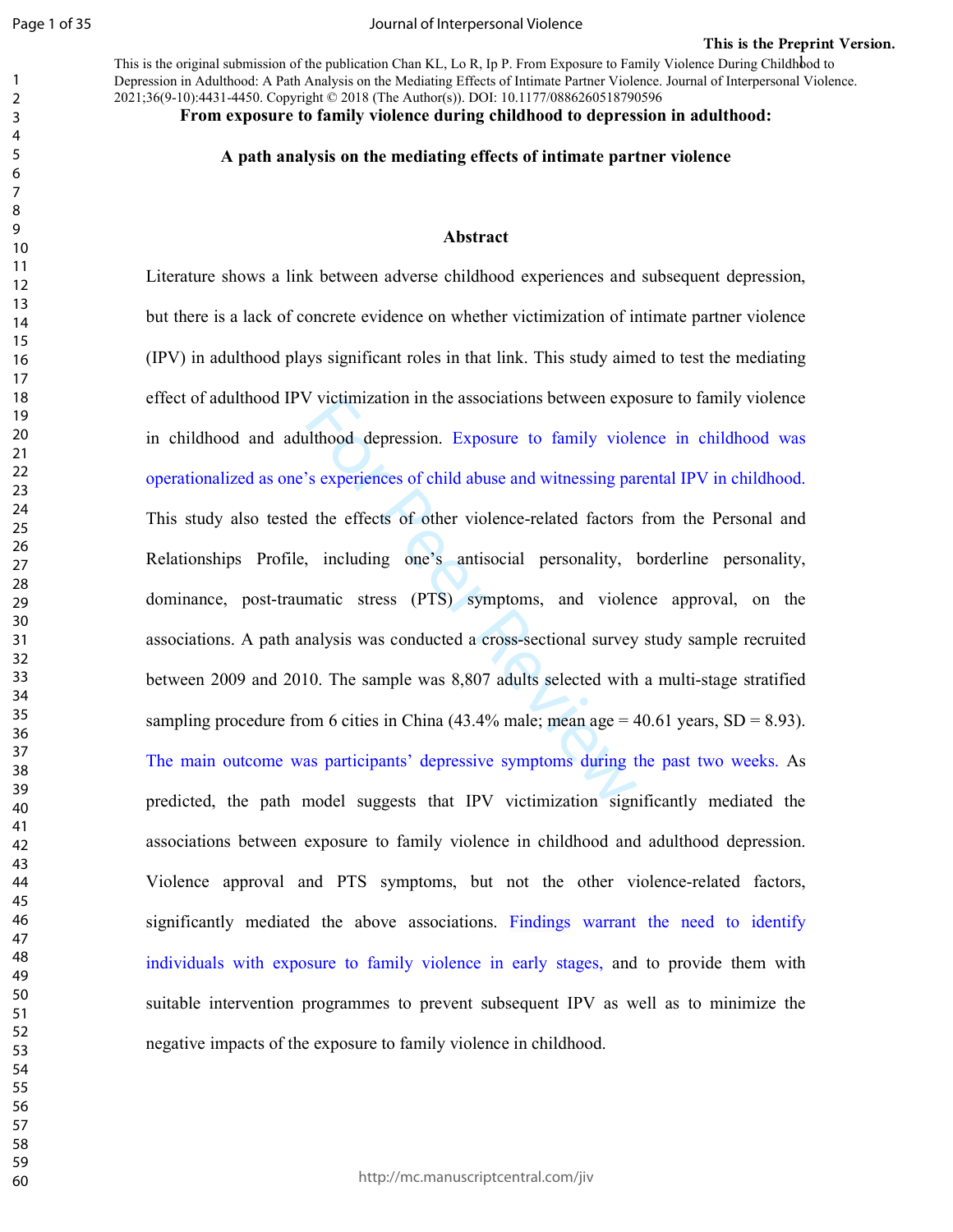# **Keywords**

Depression, intimate partner violence, child abuse, victimization

 $\mathbf{1}$  $\overline{2}$  $\overline{\mathbf{4}}$  $\overline{7}$ 

For Per Review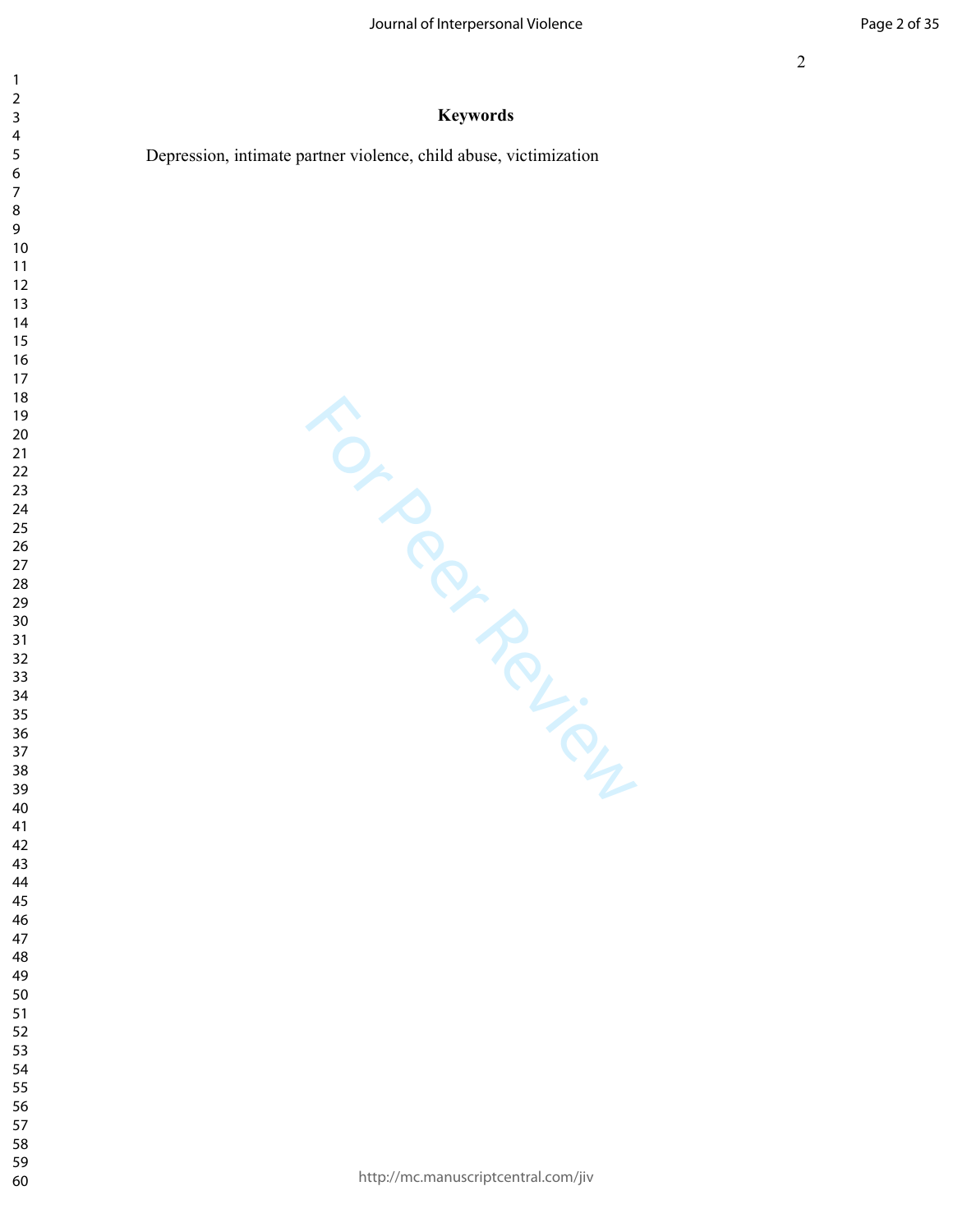Page 3 of 35

**From exposure to family violence during childhood to depression in adulthood: A path analysis on the mediating effects of intimate partner violence** 

### **Childhood abuse experiences and adulthood depression**

are more likely to experience post-traumatic streep<br>repression (Khan et al., 2015; Sansone, Wiedern<br>ford, Yi, & Grant, 2014), and borderline person<br>gni, Fitzmaurice, Aguirre, Goodman, & Zanarin<br>e most robust negative healt The effects of childhood abuse (CA) experiences, a type of adverse childhood experience (ACE), on the subsequent development of psychological problems are well documented in the literature (e.g. Chartier, Walker, & Naimark, 2009; Ouellet-Morin et al., 2015). Victims of CA are more likely to experience post-traumatic stress disorder (PTSD; Breslau et al., 2014), depression (Khan et al., 2015; Sansone, Wiederman, & Sansone, 2001), suicide attempts (Hardford, Yi, & Grant, 2014), and borderline personality disorder in adulthood (Temes, Magni, Fitzmaurice, Aguirre, Goodman, & Zanarini, 2017). Adulthood depression is one of the most robust negative health consequences associated with ACE and exposure to family violence in childhood (Chapman, Whitfield, Felittti, Dube, Edwards, & Anda, 2004). Some believe that CA and exposure to other family violence in childhood may result from poor-quality parent-child relationships, which are harmful to self-esteem and feelings of belonging (Dunkley, Masheb, & Grilo, 2010; Metson, Heiman, & Trapnell, 1999), and in turn make one vulnerable to depression in later stages. On the other hand, some demonstrate that ACE may produce changes in brain structure and stress-responsive neurobiological systems that make victims more prone to the development of depressive symptoms (Anda et al., 1999).

# **Intimate partner violence: A plausible mediator**

CA and other ACE may not only lead to greater risks of mental health symptomology directly, but may also associate with hampered mental health in adulthood via different pathways. Violence experiences in adolescence or adulthood may be one of the factors that could be resulted from CA and may be associated with depressive and PTS symptoms in later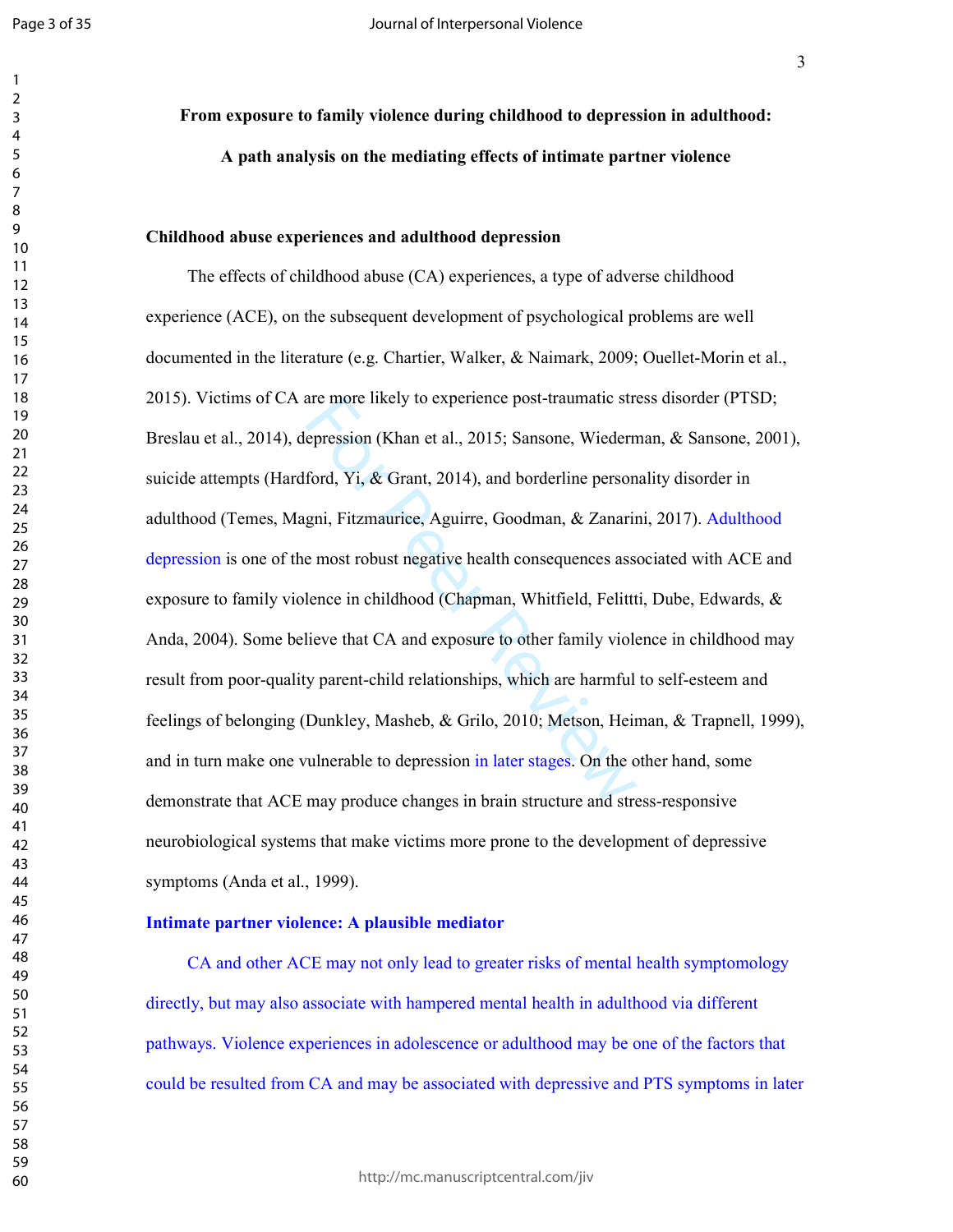Thoennes, 2000).

boostopy to be victims, but not perpetrators, of IPV and<br>with no experience of CA (Widom, Czaja, & D<br>as showed that adult, especially men, who have the violence (Machisa, Christofides, & Jewkes, 2<br>gs of meta-analytical st stages. Past research has provided concrete evidence that one type of victimization often places an individual at a higher risk of other co-occurring violence or future victimization of the same kind (Boney-McCoy & Finkelhor, 1995; Chan, 2017; Rich, Gidycz, Warkentin Loh, & Weiland, 2005). Literature often points to the high possibility of a cycle of violence, in which childhood experiences of physical and/or other types of maltreatment may predispose the survivors to violence and crimes in later years, and CA may result in an increased risk of delinquency, criminality, and violence in adulthood (Widom & Maxfield, 2001; Wright, Turanovic, O'Neal, Morse, & Booth, 2016). A study has demonstrated that adult survivors of CA are also more likely to be victims, but not perpetrators, of IPV and physical injury in middle life than adults with no experience of CA (Widom, Czaja, & Dutton, 2014); while some other research has showed that adult, especially men, who have experienced CA are more likely to perpetrate violence (Machisa, Christofides, & Jewkes, 2016; Milaniak & Widom, 2015). Findings of meta-analytical studies suggest a moderate effect size of .59 between childhood sexual abuse and subsequent adult sexual victimization (Roodman & Clum, 2001) and a 2.2-fold increased odds of lifetime intimate partner violence (IPV) associated with CA (Barrios et al., 2015), while those of regression analyses demonstrate a doubled risk of physical IPV among those who have suffered abuse in childhood (Tiaden &

As a strongly associated correlate of CA, IPV is often found to be associated with depression. There has been evidence that IPV victims experience more depressive symptoms and disorders in adulthood than non-victims (Houry, Kemball, Rhodes, & Kaslow, 2006; Nixon, Resick, & Nishith, 2004). Learned helplessness and hopelessness may contribute to the associations between IPV victimization and depression (Bargai, Ben-Shakhar, & Shalev, 2007; Gibb & Alloy, 2006). Learned helplessness may lead to low self-esteem and difficulties with problem-solving (Campbell, Kub, & Rose, 1996; Clements & Sawhney,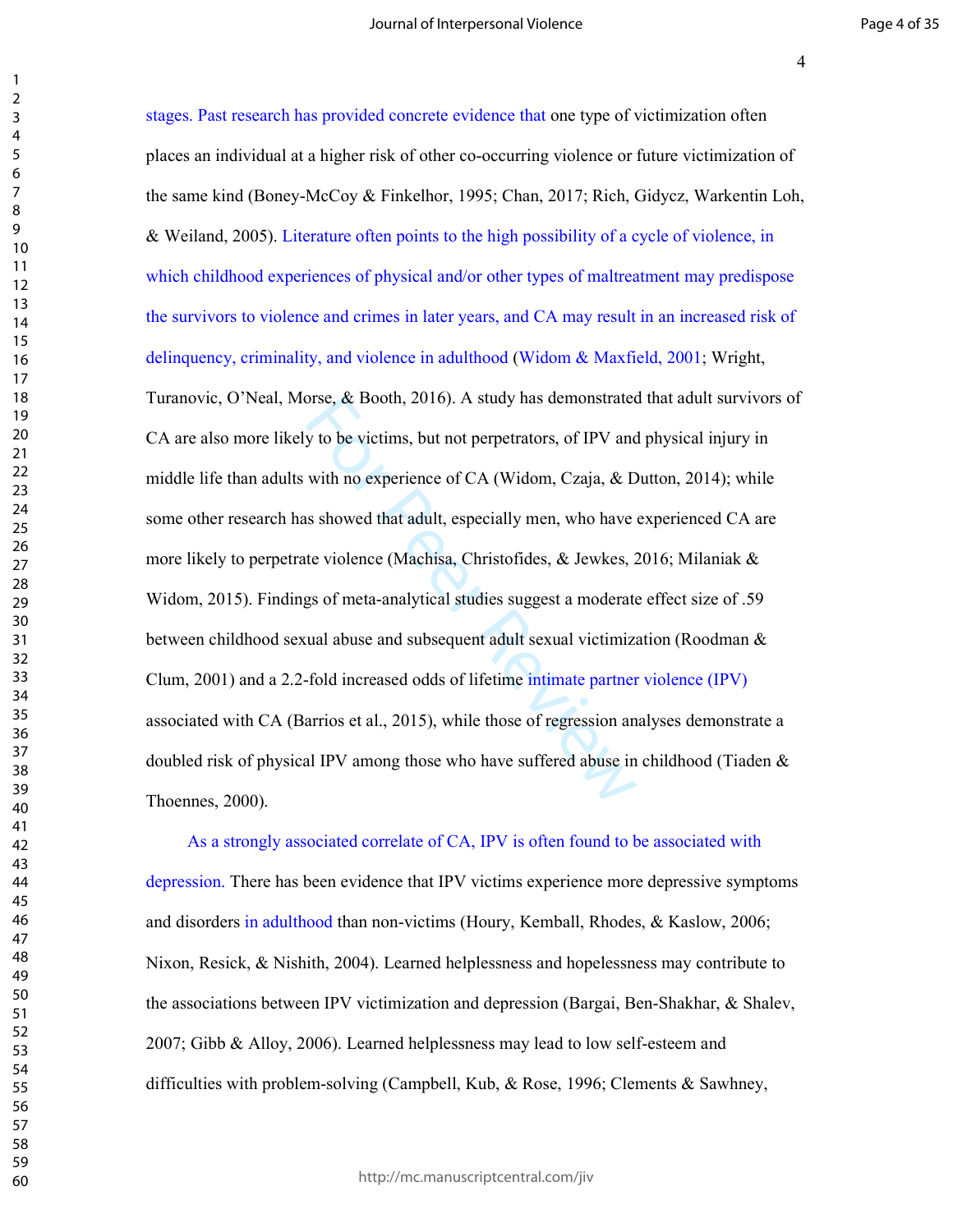#### Journal of Interpersonal Violence

2000), while learned hopelessness makes one attribute IPV to internal reasons and expect negative outcomes in the future (Clements & Sawhney, 2000); all these phenomena are often related to the development of depressive symptoms among IPV victims.

cent research in 2015 has explored the effect of<br>-onset depression, and found that women who s<br>e four to seven times more likely to suffer from<br>prin, 2015). However, this study only investigate<br>clude witnessing of family v Existing literature addresses the relationships between (a) exposure to family violence during childhood and depression in adulthood (Anda et al., 2006; Sansone et al., 2001), (b) IPV and depression (Houry et al., 2006; Nixon et al., 2004), and (c) exposure to family violence during childhood and IPV in adulthood (Boney-McCoy et al., 1995; Chan, 2017; Rich et al., 2005). A recent research in 2015 has explored the effect of exposure to CA and adulthood IPV on new-onset depression, and found that women who suffered from both victimizations could be four to seven times more likely to suffer from depression in adulthood (Ouellet-Morin, 2015). However, this study only investigated the effects on women and failed to include witnessing of family violence during childhood as the independent variable. Overall, even when there has been an abundance of studies on the associations between childhood experiences of violence, adulthood depression, and IPV separately, research on the mediating effect of IPV on the association between family violence during childhood and depression in adulthood is lacking.

# **Personal and relationship factors as other pathways**

Apart from previous victimization, literature has identified a number of factors that are predictive for future violence. A group of researchers have listed 21 etiological factors of violence and grouped them in a screening tool for future violence, namely the Personal and Relationships Profile (PRP; Straus, Hamby, Boney-McCoy, & Sugarman, 1999). This gives a comprehensive picture of the personal and social constructs that are associated with violence, and facilitates the research on the mechanism underlying the issue. For example, "violence approval" refers to as the degree to which the use of physical force is accepted when dealing with interpersonal situations; and "dominance" describes the hierarchical relationships and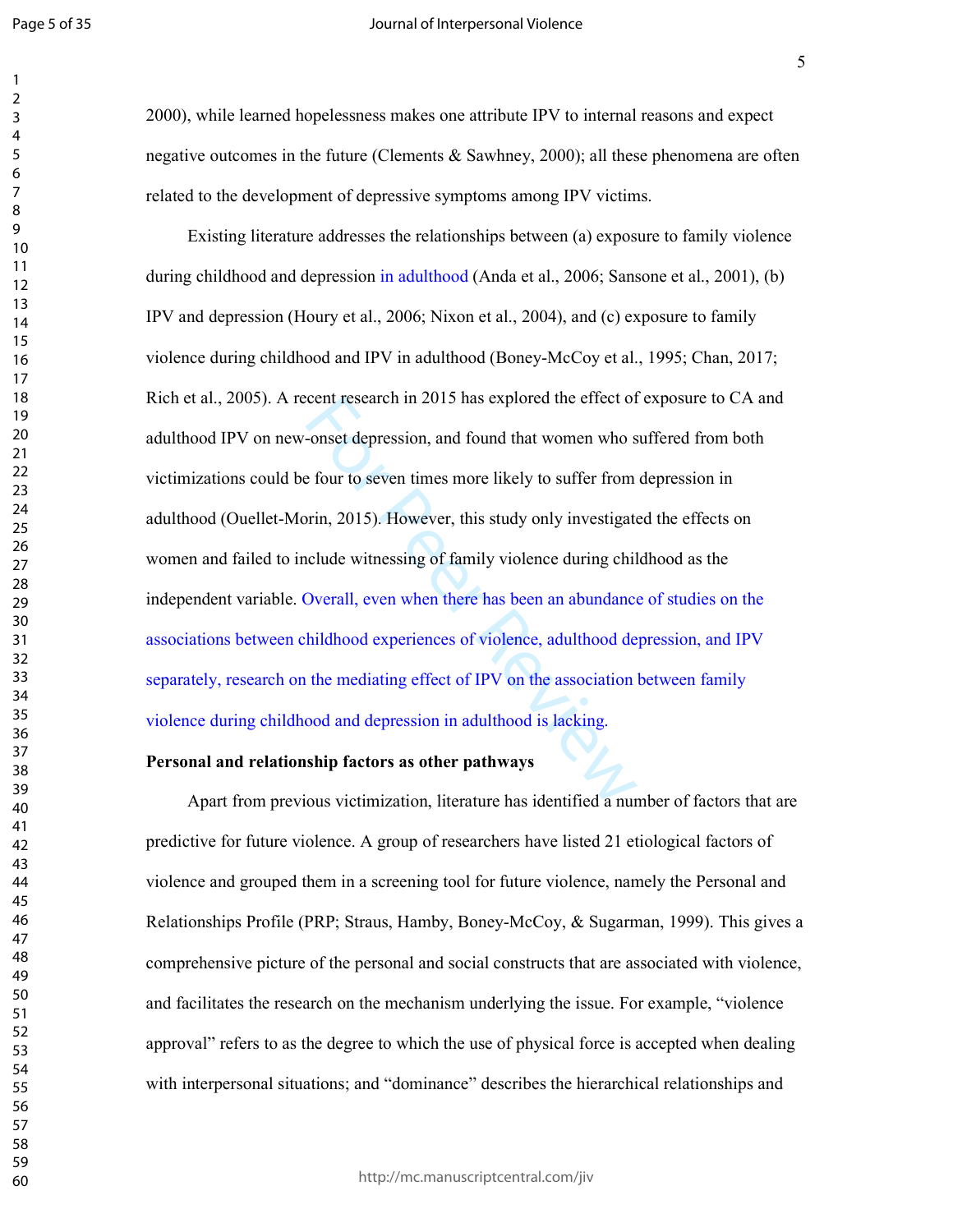how one partner gains control over another (Straus et al., 1999). A recent study has included the PRP factors in exploring the associations between childhood physical maltreatment and adult dating violence, and has provided preliminary evidence supporting the PRP factors in affecting the associations (Tomsich, Jennings, Richards, Gover, & Powers, 2015).

### **The present study**

nce, which included both CA and WPV, and ad<br>sypothesized that CA and WPV would predict a<br>in hypotheses with the inclusion of the mediatir<br>uding antisocial personality, borderline persona<br>oms (PTS symptoms), and violence ap On the basis of the past findings, this study extended existing studies by examining the possible mediating effects of IPV victimization on the associations between the exposure of childhood family violence, which included both CA and WPV, and adulthood depression. In the present study, we hypothesized that CA and WPV would predict adulthood depression, and proposed three main hypotheses with the inclusion of the mediating effects of IPV and some PRP factors, including antisocial personality, borderline personality, dominance, posttraumatic stress symptoms (PTS symptoms), and violence approval, which have been demonstrated in previous research to be strongly related to IPV and child abuse (e.g. Chan, 2005):

(i) PRP would emerge as significant pathways (mediators) explaining the associations between CA, WPV, and past-year IPV victimization;

(ii) PRP characteristics would emerge as significant pathways (mediators) explaining the associations between CA, WPV, and depression; and

(iii) Past-year IPV victimization would emerge as significant pathways (mediators) explaining the associations between CA, WPV, and depression.

### **Methods**

## **Participants**

The sample was from a cross-sectional study in six cities in China: Shanghai, Shenzhen, Xi'an, Tianjin, Wuhan, and Hong Kong conducted during 2009 and 2010. A total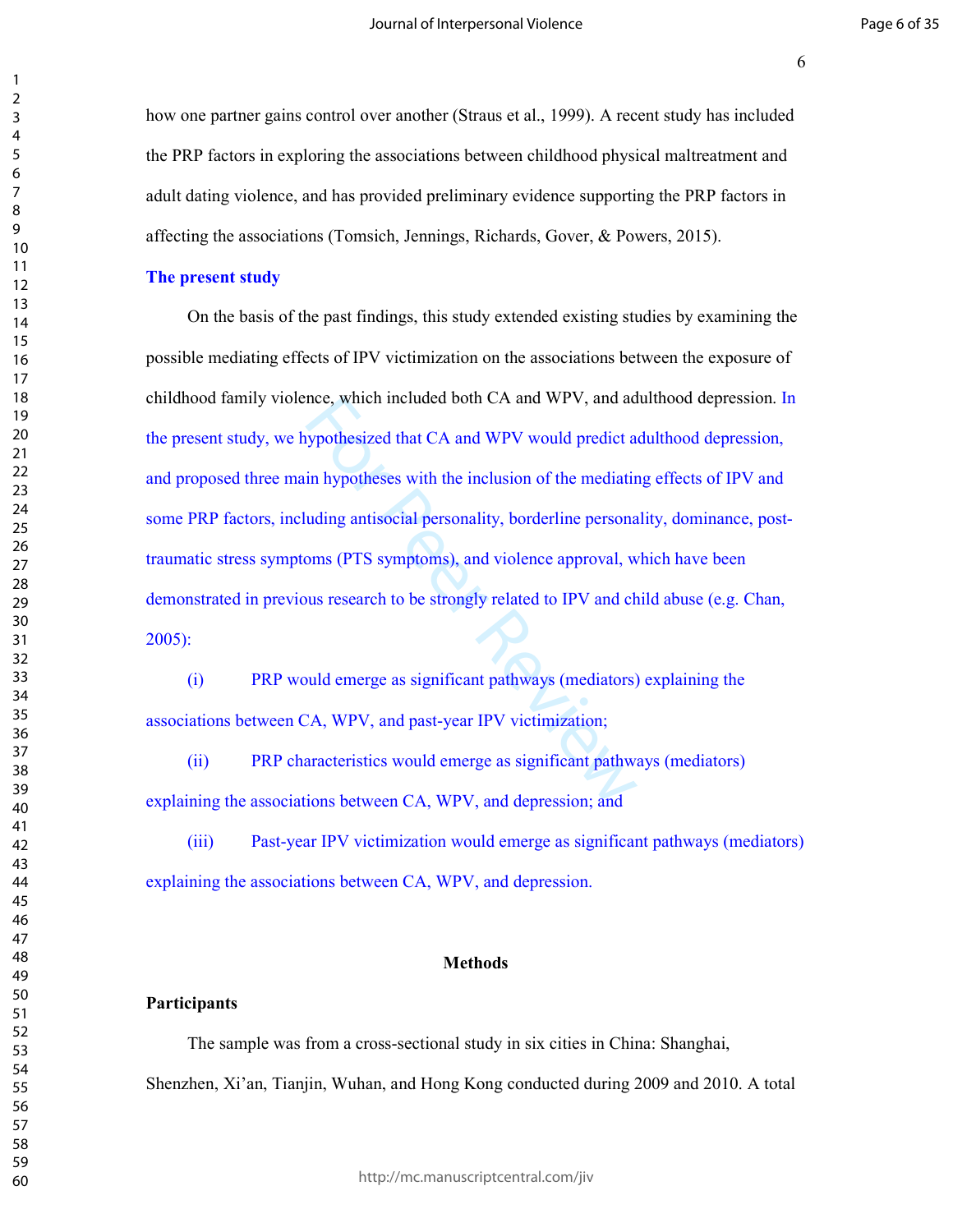of 11,647 households were sampled, and 8,945 agreed to participate (response rate=76.8%). Of all participating parents, 8,807 provided complete profiles of the major variables in the study.

Of the sample, 6,804 participants (77.3%) were recruited from urban areas while 2,003 (22.7%) were from rural areas in China (see Table 1). About 43.4% were male, and the mean age was 40.61 years (*SD* = 8.93). Significant differences were found in certain variables between the participants from urban areas (the urban subsample) and those from rural areas (the rural subsample). Overall, the rural subsample demonstrated lower socio-economic status (SES) than the urban subsample: greater proportions of them had low educational attainment (i.e., middle school or below), were unemployed, and had family income below the median (all  $p < .05$ ).

# **Procedure**

Overall, the rural subsample demonstrated lowe<br>
rban subsample: greater proportions of them ha<br>
e school or below), were unemployed, and had f<br>
).<br>
D.<br>
Sept for Hong Kong, a multistage stratified proba<br>
select participants In each city, except for Hong Kong, a multistage stratified probability sampling procedure was used to select participants. In each city, two urban districts and one rural district (as defined by the Chinese government) were first sampled with stratification. Then neighbourhoods, towns, villages, communes, and finally households were selected step-bystep in each district using the stratified procedure. In Hong Kong, a two-stage sampling procedure was employed. Living quarters were first randomly sampled from the Register of Quarters maintained by the Hong Kong government. The sample was stratified by the type and the geographical region of residence. Households were eligible when they included a parent (or parents) of at least one child aged 17 years or under. In households with more than one eligible parent, the one with the most recent birthday was selected in order to minimize possible response bias. Eligible participants were recruited during household visits by a team of trained interviewers. No incentives were given to participants.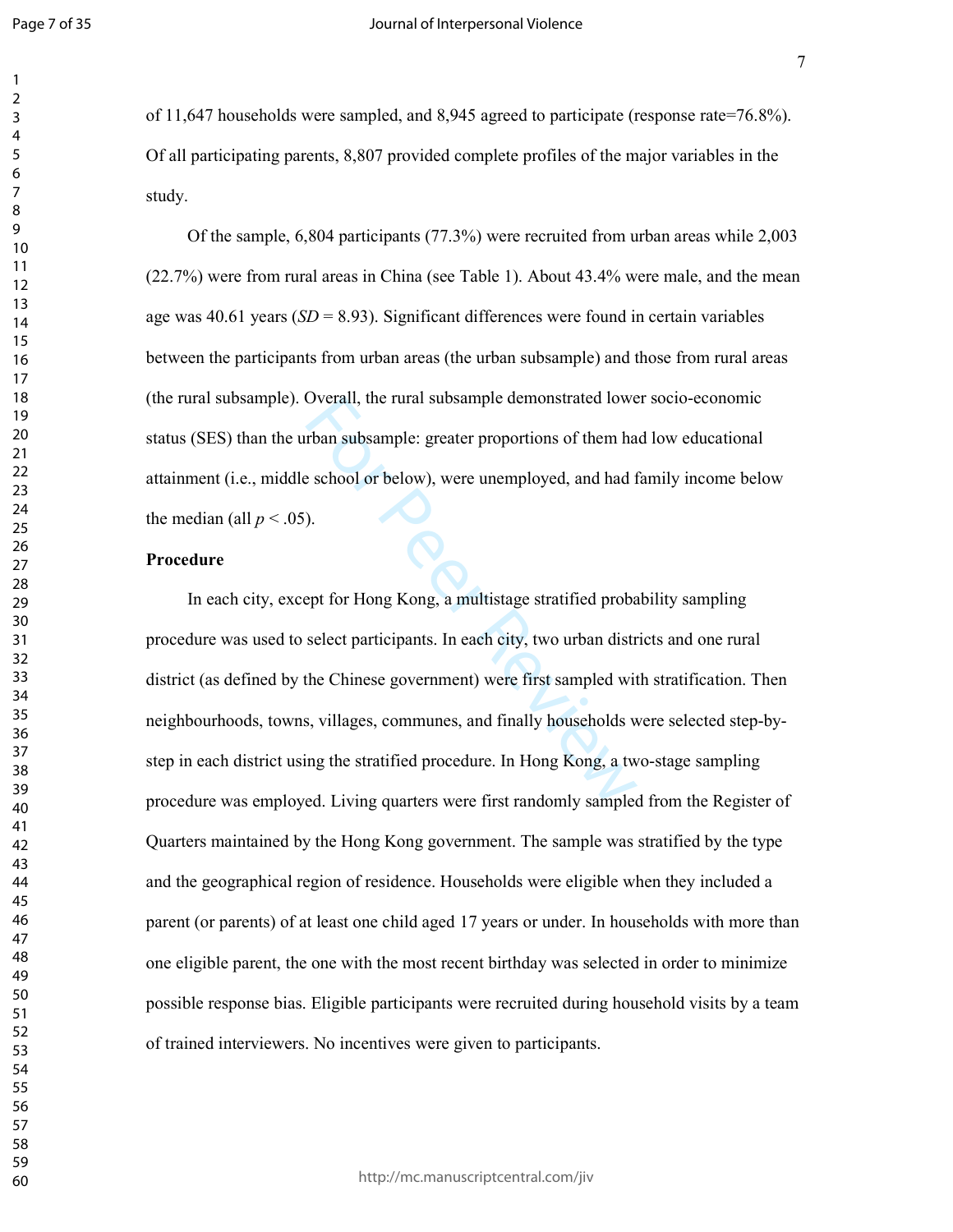Informed consent was required before each questionnaire was administered. Participants were given a structured questionnaire to complete in a quiet and private corner selected by a trained interviewer. The corners were mainly located at the households without the presence of other family members. If the households were too small or too crowded with other family members, the trained interviewers would discuss with the participants to decide the location for completing the questionnaire. In case the participants needed assistance, trained interviewers would be available to help. Items on sensitive issues were grouped into a part which was detachable from the main questionnaire, and the detachable part was to be completed and sealed in an envelope by the participants themselves. The study was approved by the institutional review board of the University of Hong Kong/ Hospital Authority Hong Kong West Cluster, and the local institutional review board in each of the five mainland cities.

### **Measures**

able from the main questionnaire, and the detact<br>
in an envelope by the participants themselves. T<br>
iew board of the University of Hong Kong/Hos<br>
d the local institutional review board in each of<br>
or the local institutiona **Depression.** Symptoms of depression were assessed using the Chinese version of the Beck Depression Inventory, version II (BDI-II; Leung, 2001). Participants were asked to choose one answer from each of 21 groups of statements that represented how they had felt during the past two weeks since the day when the questionnaire was done. The time frame of two weeks was recommended by the original author of the BDI-II, so as to correspond more accurately to the DSM-IV criteria (Beck, Steer, Ball, & Ranieri, 1996). All items were rated with a 4-point scale. Total scores ranged from 0 to 63, with higher scores indicating more severe depressive symptoms. The internal reliability was good in this study, with a Cronbach's alpha of .89.

**Exposure to family violence during childhood.** The past experience of witnessing IPV between parents (WPV) was assessed by the modified Chinese version of the CTS-2 (Chan, 2004). Witnessing parental emotional abuse (WPA – EA) was assessed with two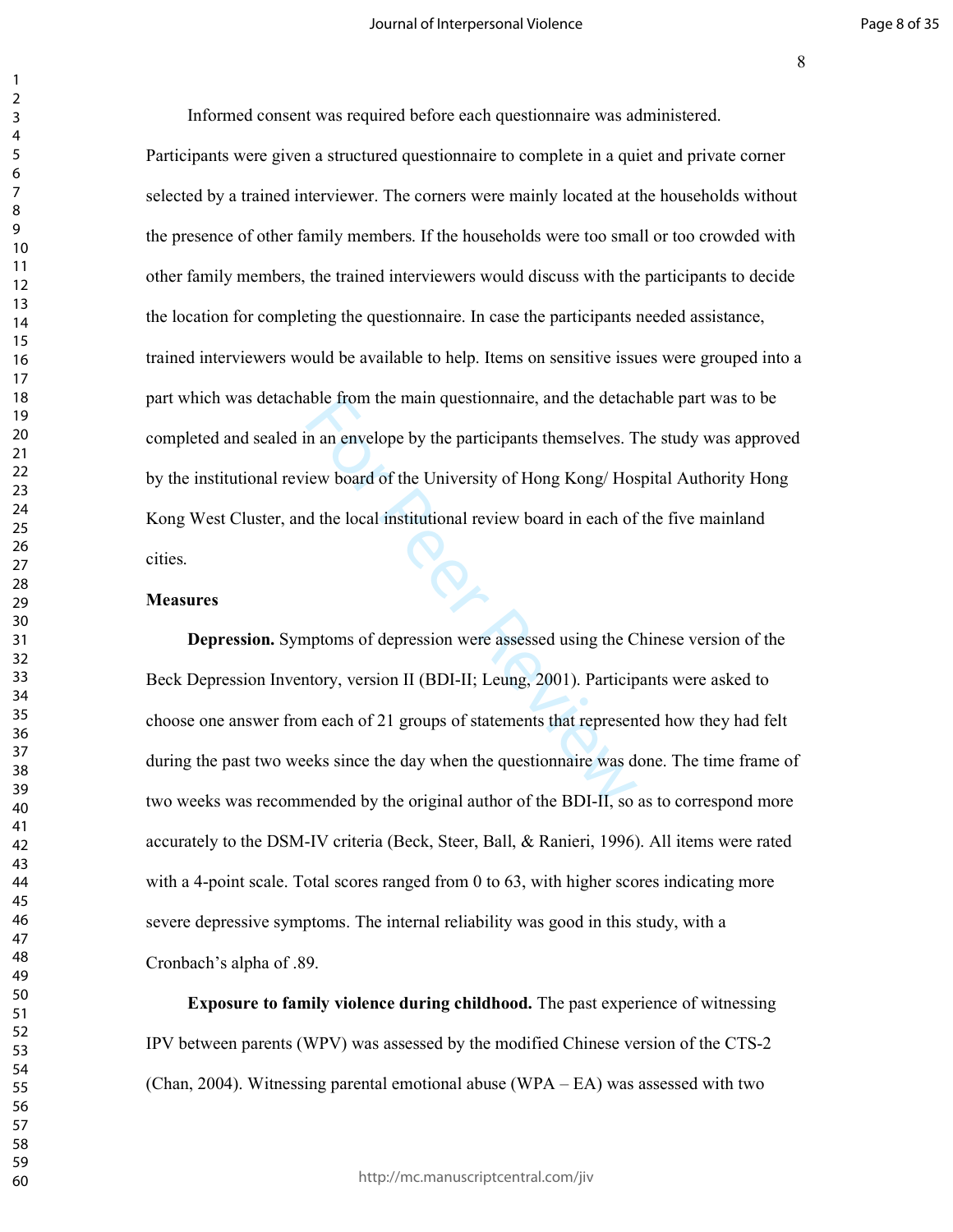items: (a) whether the participants witnessed their father carry out psychological aggression to their mother and (b) whether the participants witnessed their mother carry out psychological aggression to their father. On the other hand, witnessing parental physical abuse (WPA – PA) was assessed with four items: (a) whether the participants witnessed their father carried out physical attacks to their mother, (b) whether the participants witnessed their mother carried out physical attacks to their father, (c) whether the participants witnessed their father got injured because of the physical attacks by their mother, and (d) whether the participants witnessed their mother got injured because of the physical attacks by their father. Dichotomous response was used ( $1 = \text{ves}$ ,  $0 = \text{no}$ ) to capture such experience among participants under the age of 18. The Cronbach's alpha of witnessing emotional abuse and physical abuse was .94 and .79 respectively, indicating satisfactory to good reliabilities.

their mother got injured because of the physical<br>was used  $(1 = yes, 0 = no)$  to capture such expansion<br>age of 18. The Cronbach's alpha of witnessing  $\epsilon$ <br>and .79 respectively, indicating satisfactory to<br>d, the Chinese version o On the other hand, the Chinese version of CTS2 (Chan, 2004) was used to assess the participants' retrospective experience of physical and emotional CA by their parents. Participants were asked with four items if they have been maltreated by their father or mother by means of physical violence and verbal aggression. A "yes/no" (1/0) scale was used. The reliabilities of the subscales were good in this study (Cronbach's alpha  $= 0.80 - 0.88$ ). Participants also reported whether they had experienced sexual abuse before the age of 18 with three questions: (i) "I have ever been forced to touch someone in a sexual way, or someone has touched me in a sexual way before the age of 18,"(ii) "I have ever been forced to have sex with someone (have sex, anal or oral sex) before the age of 18," and (iii) "Someone has done other behaviors that are considered as sexual coercion to me, besides the two behaviors described in question (i) and (ii)." The severity of the childhood sexual abuse was constructed by recording the score as "3" when the situation in Question (iii) happened; "2" when the situation in Question (ii); "1" when the situation in Question (i); and "0" when the situations in the three questions did not happen before the age of 18.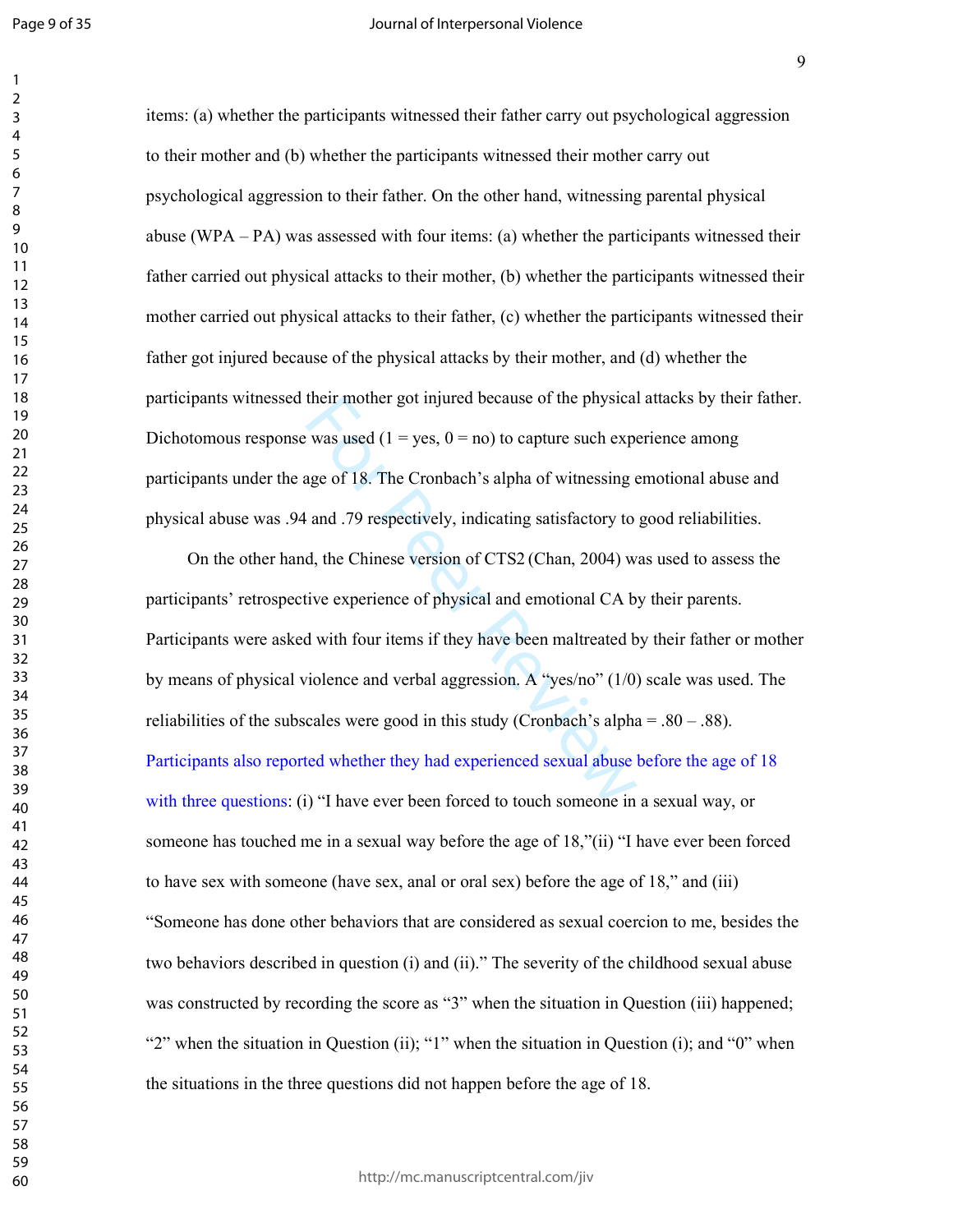**IPV victimization.** Experiences of being victimized by their partner were assessed with the Chinese version of the 33-item Revised Conflict Tactics Scale (CTS2; Chan, 2004), which has four subscales measuring IPV in terms of physical violence, emotional violence, sexual violence, and injury. All items were rated with a "yes/no" (1/0) scale, and the total scores ranged from 0 to 33. In this study, the number of IPV victimization incidents in the past year was assessed. The reliabilities of the subscales were satisfactory to good, with Cronbach's alpha ranging from .78 to .87.

**1 features.** The PKP (Straus et al., 1999) was us<br>
subscales were used, including (a) "antisocial<br>
eristics from DSM-IV; (b) "borderline personal<br>
ived from DSM-IV; (c) "dominance", with nine<br>
ontrol over his/her partner **Violence-related features.** The PRP (Straus et al., 1999) was used to measure IPVrelated constructs. Five subscales were used, including (a) "antisocial personality", with nine items based on characteristics from DSM-IV; (b) "borderline personality", with nine items measuring features derived from DSM-IV; (c) "dominance", with nine items assessing the participant's level of control over his/her partner in a relationship; (d) "post-traumatic stress symptoms (PTS symptoms)", with eight items assessing the experiencing and re-experiencing of trauma, avoidance, or arousal; and (e) "violence approval", with ten items assessing the extent to which the use of physical force was acceptable in different interpersonal situations. All items were rated on a 4-point Likert scale. The subscale scores ranged from 0 to 27 for antisocial personality, borderline personality, and dominance, 0 to 24 for PTS symptoms, and 0 to 30 for violence approval, with higher scores indicating higher levels of risk factors possessed by the participant. The internal consistencies of the PRP scales were excellent in this study (Cronbach's alpha =  $.89 - .95$ ).

**Demographic variables.** Participants' age, gender, educational attainment, marital status, employment status, family income, and place of residence (urban or rural) were recorded.

### **Statistical analyses**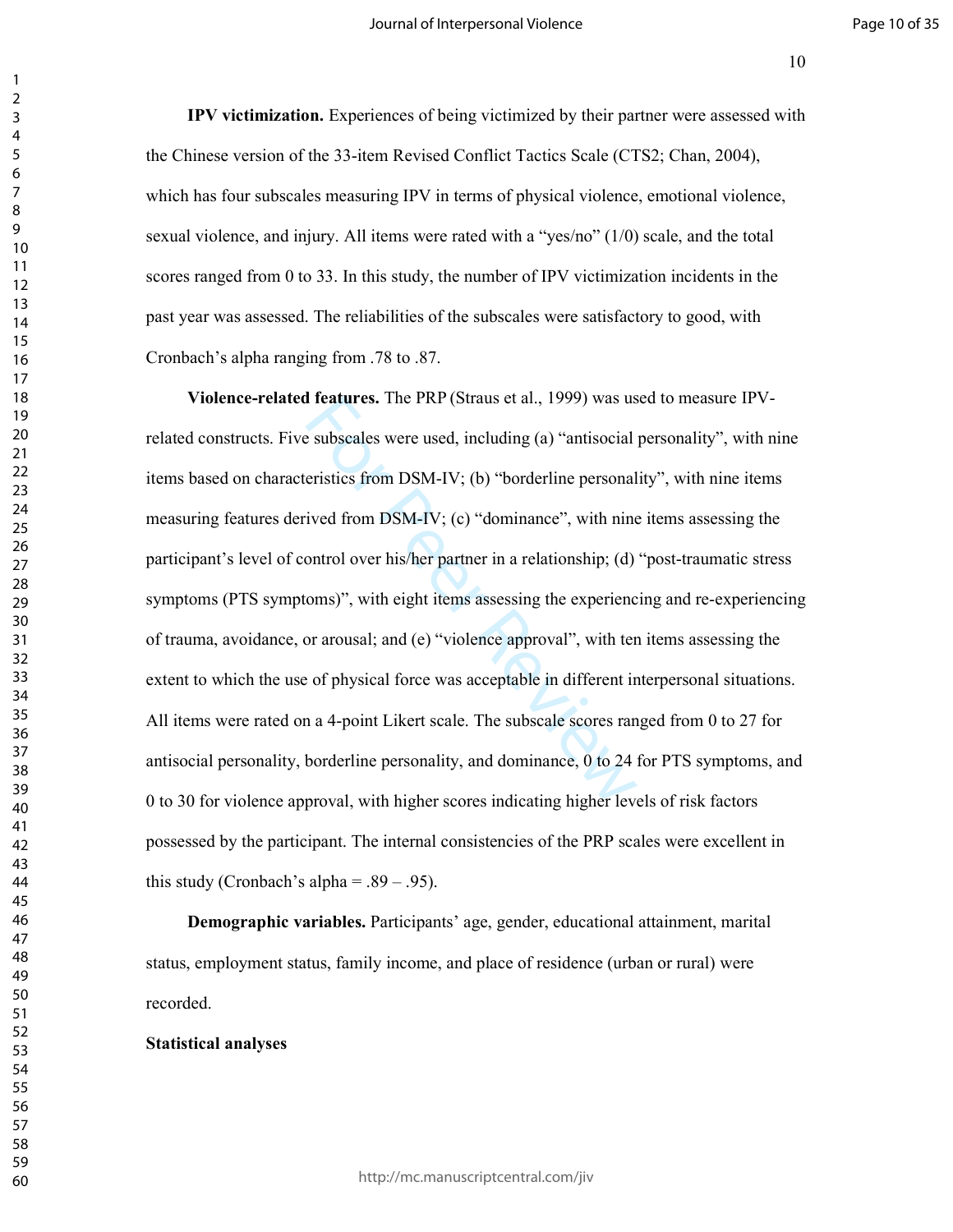t a comprehensive path model for predicting IP<br>ptoms. To specify, linear SEMs with latent variationships of the major study variables. Linear s<br>regression models. In these models, structural i<br>riables and multiple indepen Path analyses were conducted to examine the predictive power of the experience of WPV during childhood, CA, current IPV victimization, and the PRP constructs for depressive symptoms among the sample. The adequacy of model fit was assessed through several indices, including the  $P^2$  statistics, the Root Mean Square Error of Approximation (RMSEA), the Comparative Fit Index (CFI), and the Tucker-Lewis Index (TLI). Models were considered fit when the RMSEA value was found to be less than .06, and both the CFI and TLI were higher than .95 (Hu & Bentler, 1999). Structural equation modelling (SEM) was conducted in the current study to test a comprehensive path model for predicting IPV and the effects of IPV on depressive symptoms. To specify, linear SEMs with latent variables were used to model the complex relationships of the major study variables. Linear SEMs could also be viewed as multivariate regression models. In these models, structural relationships between multiple dependent variables and multiple independent variables were analysed simultaneously. SEM represents a *synthesis* of path analysis with factor analytic procedures. SEM identified the potential pathways, tested the significant relationship between the independent variable (IV) and the dependent variable (DV), and compiled the mediational analyses between WPA, CA, IPV, PRP, and depressive symptoms. When a non-significant relationship between the IV and the DV in the presence of the mediators is found, a full mediation establishes. When a significant relationship between the IV and the DV is found and the strength of relationship is substantially reduced in the presence of the mediators, a partial mediation establishes. In sum, the relationships between variables in SEM could be more accurately estimated compared to conventional correlation or regression. All SEM analyses were conducted with the use of Mplus version 7.0, while all other statistical analyses including the descriptive statistics and correlational analyses were conducted with SPSS version 23.0.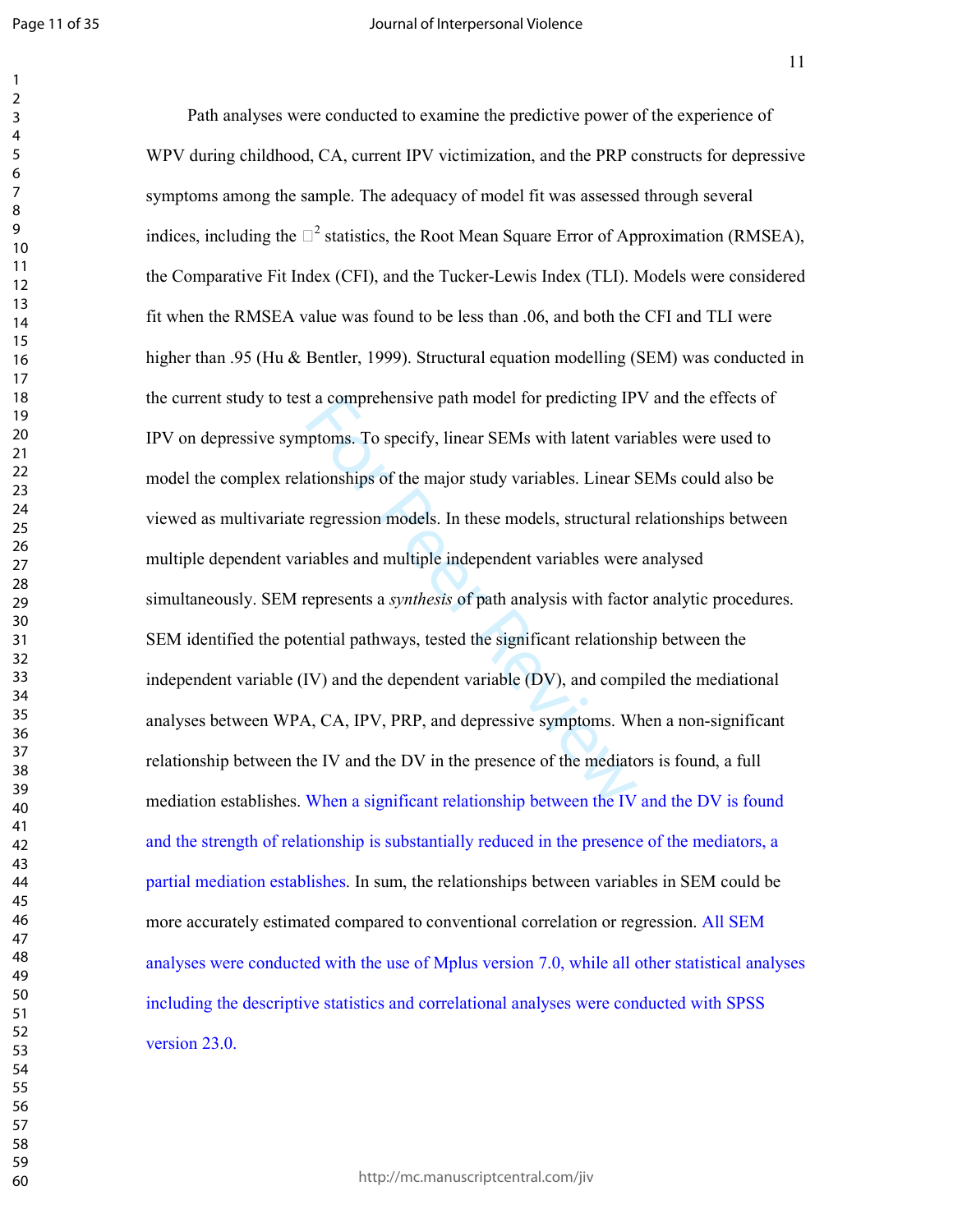#### **Results**

### **Mean Scores and Prevalence Rates**

The sample achieved a mean of  $3.02$  (*SD* = 5.27) in the depression scale. The mean number of IPV victimization incidents in the past year ranged from 0.33 (*SD* = 3.42) to 2.06  $(SD = 7.78)$ . About 1.6% to 16.3% reported various types of WPV during childhood, and about 1.1% to 18.4% reported experiencing CA. In general, the urban sample achieved higher scores in depression, reported higher rates of sexual IPV, and physical and sexual CA; the rural sample showed higher rates of physical WPV and injury-related WPV (all *p* <.05). Details of the mean scores and prevalence rates of the major variables are summarized in Table 2.

# **Path Analyses Findings**

Example 1 and prevalence rates of the major variables<br>
gs<br>
gs<br>
correlated with WPV, CA, the five PRP charact<br>
70, all  $p < .01$ ). WPV during childhood was si<br>
correlated with various types of IPV victimization<br>
able 3).<br>
Ex Depression was correlated with WPV, CA, the five PRP characteristics, and the four types of IPV ( $r = .04 - .70$ , all  $p < .01$ ). WPV during childhood was significantly correlated to CA, and both were correlated with various types of IPV victimization in later life ( $r = .03 -$ .63, all *p* < .05) (see Table 3).

The results of the path analyses are shown in Table 4 and Figure 1. The final model of the overall sample (see Figure 1) fit the data well ( $\chi^2$  = 304.10,  $df$  = 28; RMSEA = .03; CFI = .98; TLI = .95). Conceptually, the model suggests that: (a) ACE (i.e., WPV and CA) have direct effects on depressive symptoms in adulthood ( $\beta = .04 - .07$ ,  $SE = .01$ , all  $p < .01$ ); (b) current IPV victimization and PRP characteristics also have direct effects on depressive symptoms ( $\beta$  = .14 – .22, *SE* = .01 – .02, all  $p < .001$ ); (c) WPV and CA have direct effects on IPV victimization ( $\beta = .04 - .12$ ,  $SE = .01$ , all  $p < .01$ ); (d) IPV victimization mediates the WPV-depression and CA-depression links; and (e) PRP characteristics mediate the emotional WPV-depression link.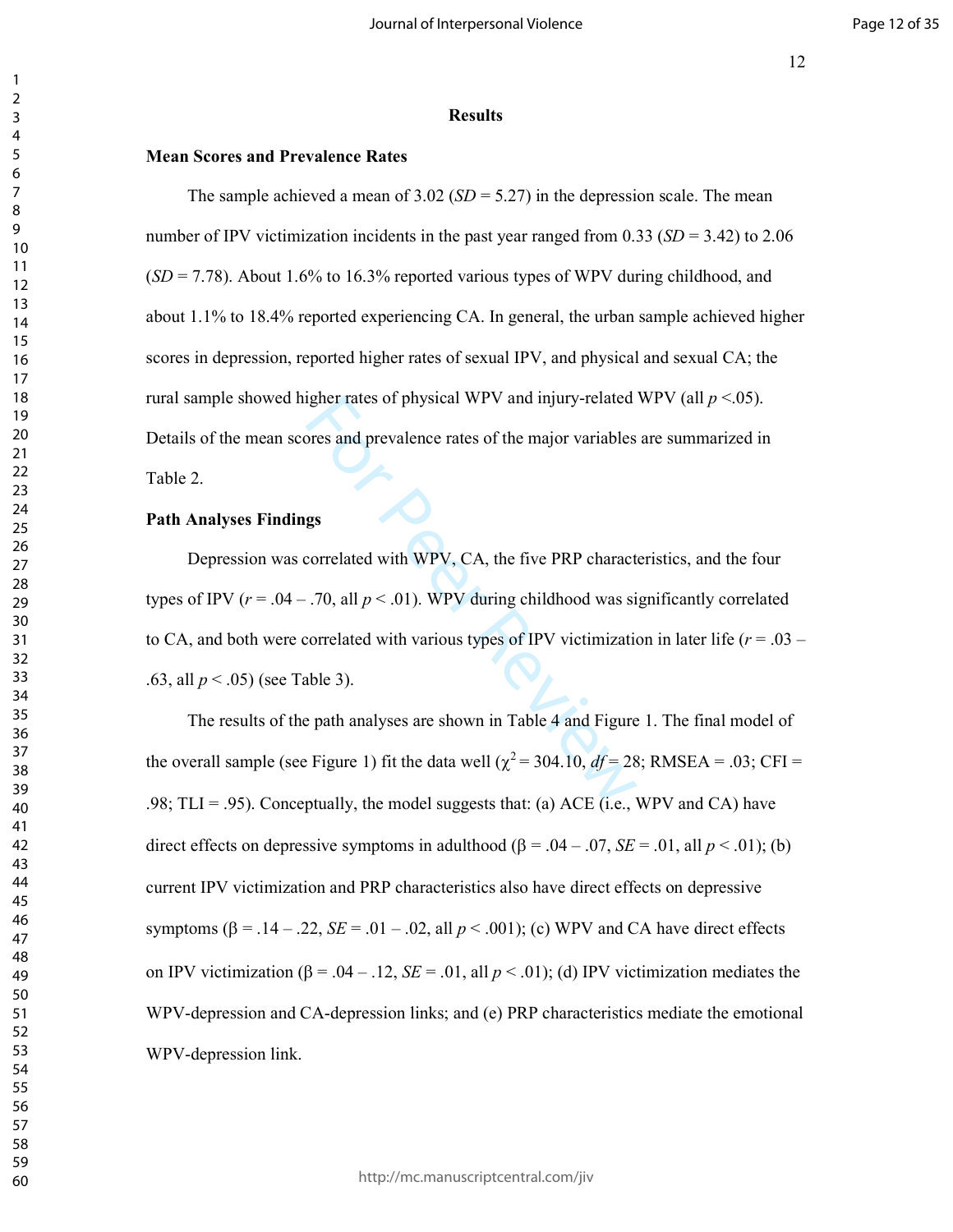#### **Discussion**

With a large and representative sample of adults in China, this study examines the underlying mechanisms of the associations between exposure to family violence during childhood (i.e., WPV and CA) and depression in adulthood. Path analyses reveal that, while some of the relationships between the two are direct, others can be explained by the mediating effects of IPV victimization and violence-related PRP characteristics. The findings of the path analyses shed light on the mechanisms of the WPV-depression and CA-depression links, and contribute to our understanding of the pathways underlying the cycle of violence and its robust negative consequences on victims' physical and mental health.

our understanding of the pathways underlying<br>consequences on victims' physical and mental<br>past research (e.g., Chapman et al., 2004; Khan<br>h et al., 2005; Sansone et al., 2001; Sullivan, M<br>y demonstrates that one's experien Consistent with past research (e.g., Chapman et al., 2004; Khan et al., 2015; Ouellet-Morin et al., 2015; Rich et al., 2005; Sansone et al., 2001; Sullivan, Meese, Swan, Mazure, & Snow, 2005), this study demonstrates that one's experiences of being victimized, both in childhood and in intimate adult relationships, are predictive of greater levels of depressive symptoms, reflecting that the negative impacts of child victimization continue well beyond childhood and compromise psychological functioning in adulthood. The findings show that emotional CA is more predictive of adult depressive symptoms than physical CA. It is possible that emotional CA is more indicative of the poor quality of the parent-child relationship and more harmful to self-esteem and sense of belonging (Dunkley et al., 2010; Metson et al., 1999), and in turn makes one more vulnerable to depression.

Our findings also support the indirect pathways of the associations via IPV victimization. Our findings are commensurate with the past research that demonstrated the associations between exposure to family violence during childhood and an increased risk of both IPV victimization (Widom et al., 2014) and perpetration (Milaniak & Widom, 2015). Previous research has shown that sexual CA, but not physical CA, is related to IPV victimization among adults (Feerick, Haugaard, & Hien, 2002). Yet our findings show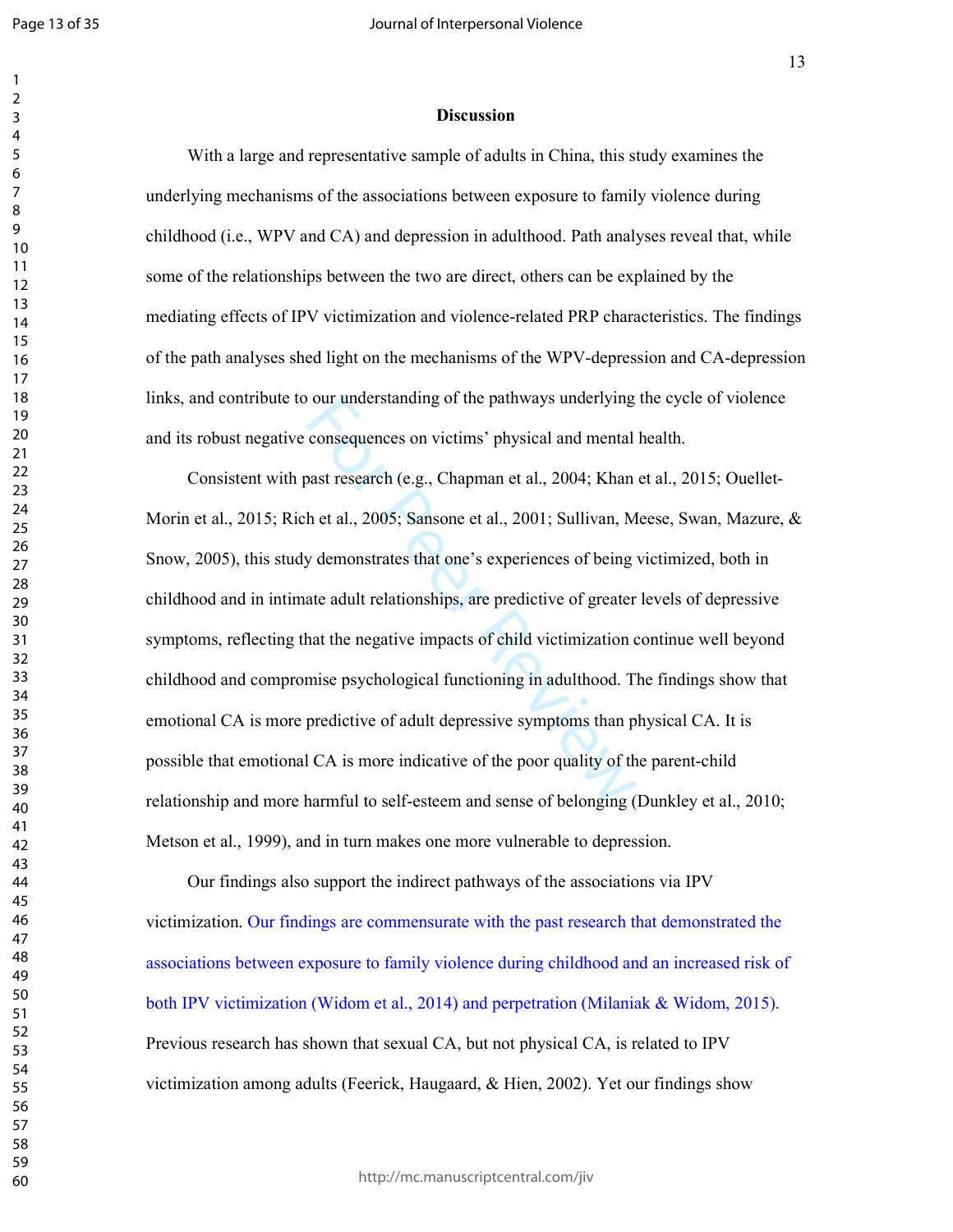significant relationships between physical and emotional CA and adult IPV, indicating that these two types of CA, besides sexual CA, might also be predictive of future IPV. It is possible that violence in the family of origin could lead to later IPV though social learning (Bandura, 1977; Sullivan et al., 2005). Social learning theory posits that one acquires violent behaviours by direct experience or observation (Farmer, Clark, & Sherman, 2003). Individuals who experience WPV and/or CA may learn that violence is effective in intimate relationships. Although we did not test this theory directly, the mediating effects of PRP characteristics (in particular, violence approval, the degree to which one accepts the use of physical force or violence in interpersonal situations) do provide some preliminary evidence for the role of social learning in such cases. Individuals who have witnessed emotional IPV between their parents may learn that IPV is an acceptable means of resolving conflict between partners, and might then tolerate IPV victimization when they grow up.

cular, violence approval, the degree to which of<br>the in interpersonal situations) do provide some<br>arning in such cases. Individuals who have witr<br>may learn that IPV is an acceptable means of res<br>might then tolerate IPV vic One should be cautious in assuming a universal mechanism for the effects of exposure to family violence during childhood on subsequent depression. Gender, age, and ethnicity are some of the factors that may interact with other variables in the associations between childhood family violence and adulthood depression. Among these possible factors, the (urban/rural) origin of an individual has often been overlooked. The present finding showed significant differences between the urban residents and the rural residents in depression, IPV, CA, and WPV. Although the urban/rural differences were not the focus of this study, this finding was still notable and should be considered by future studies on exploring the associations between childhood family violence and adulthood depression. Indeed, past findings do provide indirect evidence supporting a role for this factor in the associations between childhood family violence and adulthood depression. A pilot study in the last decade compared IPV experiences of urban and rural residents in the US (Logan, Walker, Cole, Ratliff, & Leukefeld, 2003). Despite a relatively small protective order sample  $(N = 23)$ , the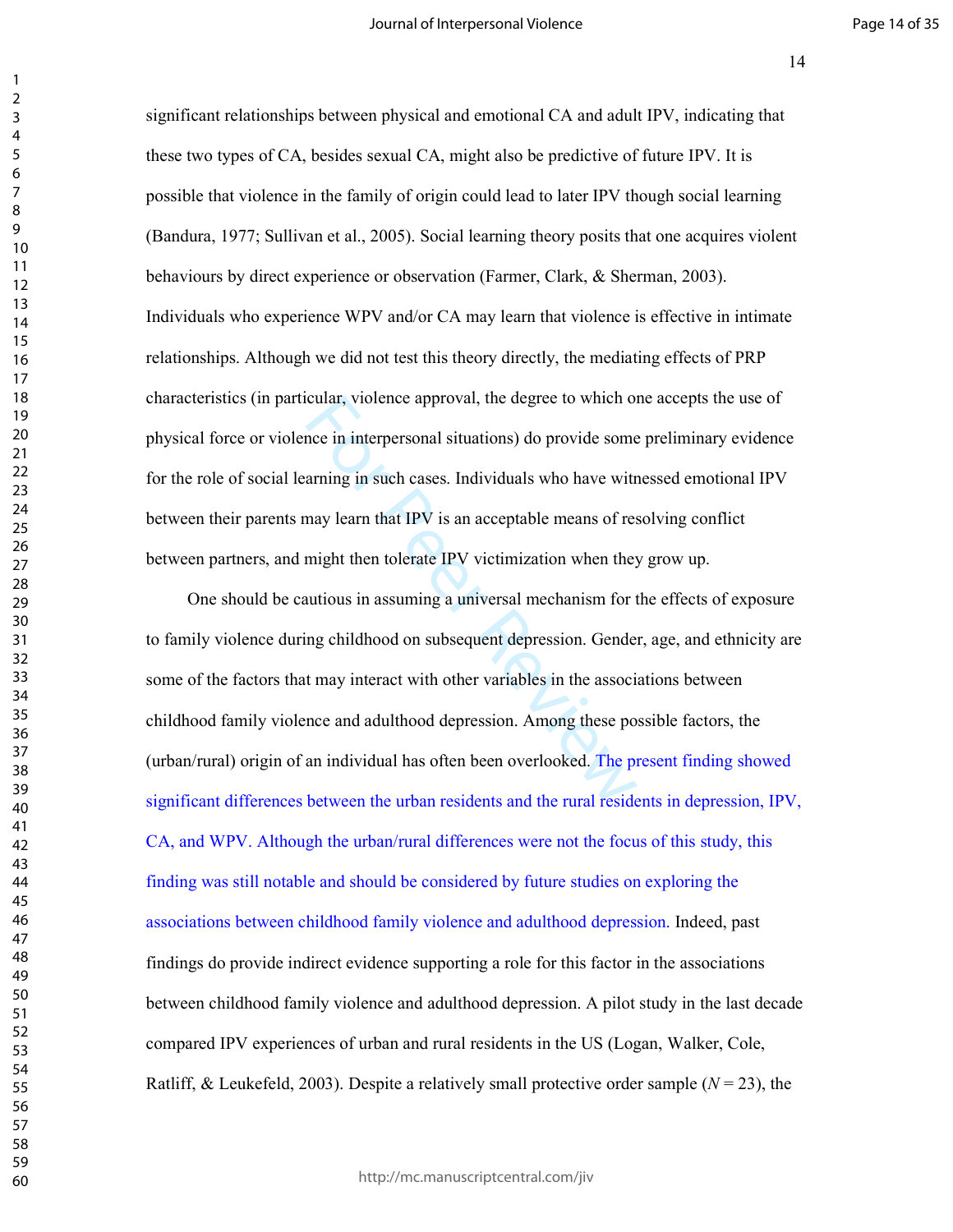study provided the very first piece of evidence for the higher rates of physical IPV and CA, as well as the poorer overall and mental health, among rural residents compared to urban counterparts. However, there has been no further research since this preliminary study, and the lack of empirical evidence on the urban-rural differences in IPV and health warrants a well-designed and carefully executed study with a large and representative sample.

# **Limitations**

Imitations in this study. First, it employed a re<br>hildhood family violence. Errors and biases, sue<br>the responses and result into unreliable and inac<br>iuture research may consider a longitudinal pros<br>Second, the path analysi There are certain limitations in this study. First, it employed a retrospective design to probe experiences of childhood family violence. Errors and biases, such as memory recall biases, may appear in the responses and result into unreliable and inaccurate data which could confound the results. Future research may consider a longitudinal prospective design to minimise such errors. Second, the path analysis did not differentiate the perpetrators of CA. A previous path analysis has shown that CA inflicted by fathers has a greater negative impact on women's sexual IPV victimization in adulthood than CA by mothers (Rich et al., 2005). The final path model showed that paternal physical CA, but not maternal physical CA, was associated with subsequent sexual IPV. Unfortunately, Rich et al.'s study did not include male sample and findings do not allow the investigation on whether this difference exists only in female or in both genders. Yet, the findings shed light on the possibility that the gender(s) of perpetrator and victim may interact in the associations between  $CA$ , WPV, IPV, and depression. A third limitation arises when correlation does not imply causation in the path models. Although the models developed in this study fit well statistically, there may be alternative models that can explain the data. Also, it was possible that the severity or repeated exposures to violence may affect the associations between CA, IPV, and depression. Future research may explore the moderating effects of the severity and frequency of violence in the path model. The fourth limitation is the exclusion of childhood sexual abuse in the path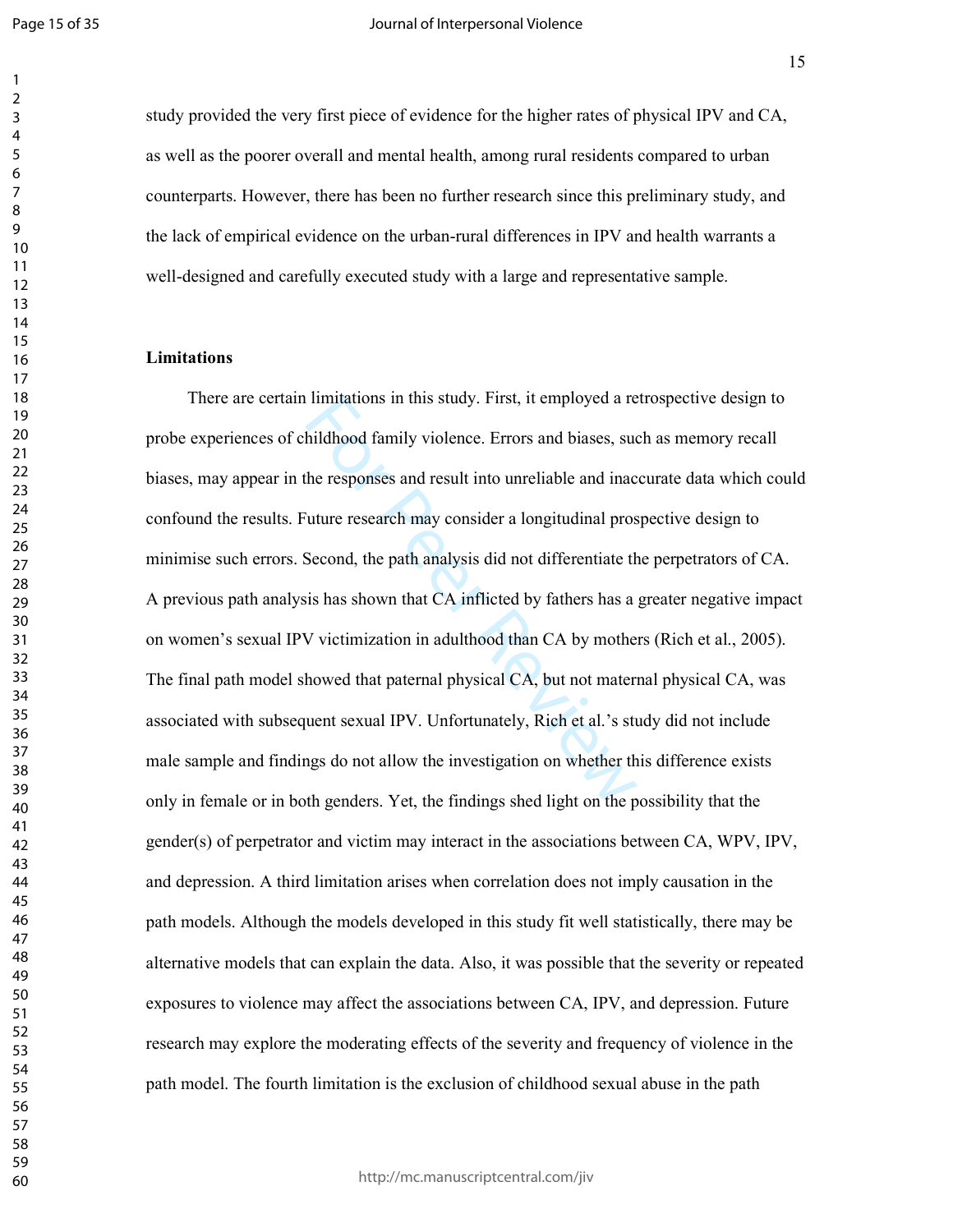Soles. Future research may take references on our observation is that the associations between vaccounted for by variables that were not examing level, self-esteem, and hopelessness. Future st lerators and mediators so as model due to its extremely low prevalence. Although sexual abuse is an important domain in child abuse, we decided to exclude it from the model in order to improve the overall model fit. Future studies may include childhood sexual abuse in the path model and explore its effects. Another limitation is that childhood neglect experiences were not included in the path analyses. We agree that neglect is a prevalent issue in the world and a great concern in child maltreatment literature; however, we decided to include only physical and emotional childhood abuse experiences in this preliminary study so as to avoid over-complicated findings in the path models. Future research may take references on our present findings and expand the investigation to cover different aspects of childhood maltreatment experiences including neglect. The last limitation is that the associations between WPV, CA, IPV, PRP, and depression may be accounted for by variables that were not examined in this study, such as social support, stress level, self-esteem, and hopelessness. Future studies may explore different potential moderators and mediators so as to draw a clearer picture on the pathways underlying the cycle of violence and its impact on one's health.

### **Implications**

This study examined the mediating roles of IPV victimization and PRP characteristics in associations between exposure to family violence during childhood and depression in later life among a large and representative sample in modern China. Although it has been well demonstrated in Western literature that exposure to direct or indirect childhood family violence could result in adulthood health problems (Wright et al., 2016), there are still a majority of adult survivors of CA or WPV who could overcome the negative impact of ACE. Researchers and stakeholders have been making effort on breaking the cycle of violence and reducing the negative consequences of exposure to family violence during childhood by understanding the pathways and identifying the underlying factors between the associations between CA and adulthood psychopathology. The findings of the current path analyses may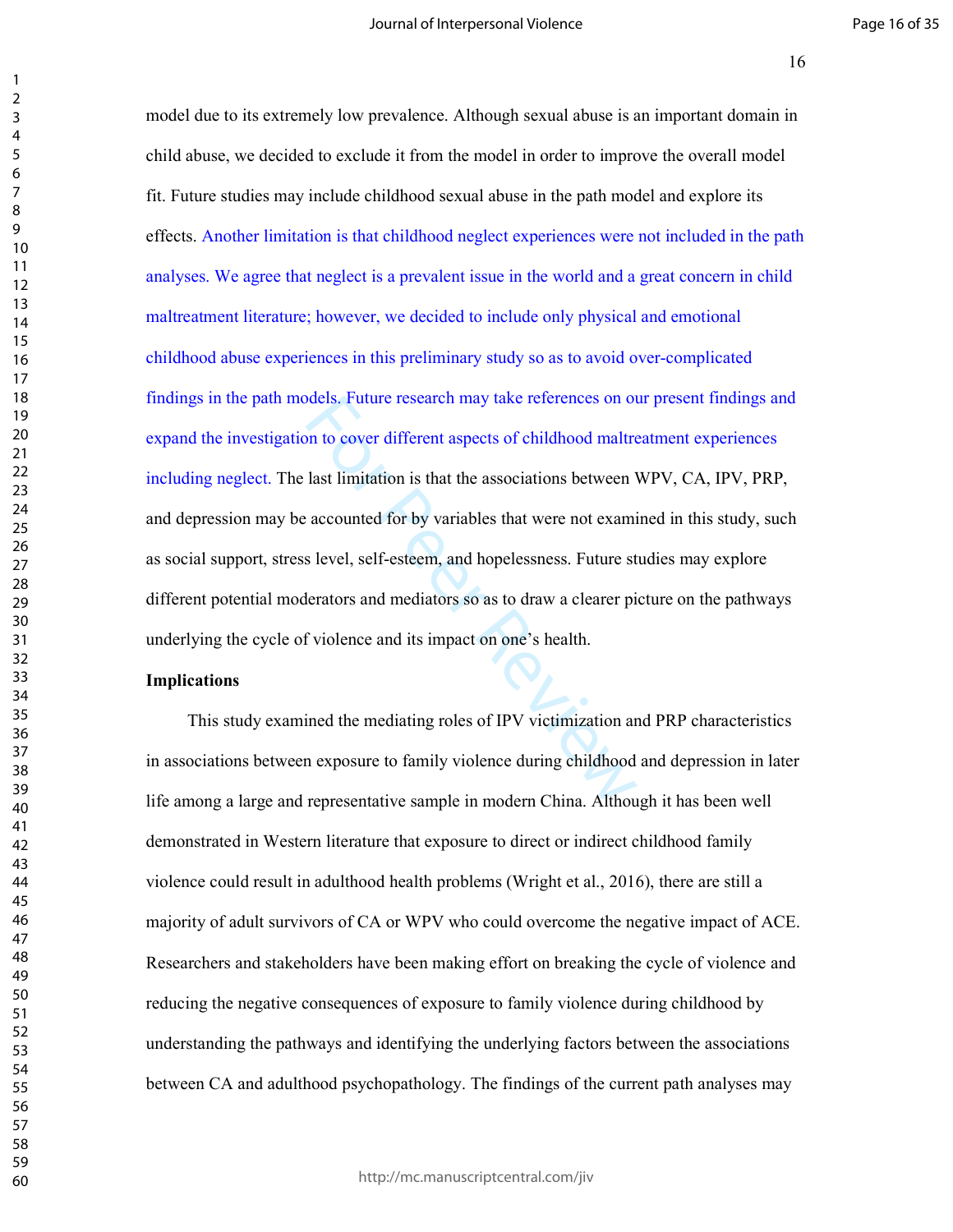shed lights on the importance of IPV, violence approval personality, and PTS symptoms in mediating the effect of CA and WPV on adulthood depression, and show the need to identify individuals with CA and WPV and provide them with suitable intervention or prevention programmes to prevent subsequent IPV in adulthood and to minimize the negative impacts of one's exposure to childhood family violence.

tment has been growing into a hot topic in Mair<br>tention of the mass media, the public, and the C<br>t Foundation, 2015). Although the Chinese gove<br>ting child maltreatment, the results are not satis<br>hildren in Mainland China, Furthermore, the implications of this study on the development of effective measures and services to prevent and combat CA and WPV in modern China may be particularly great. Child abuse or maltreatment has been growing into a hot topic in Mainland China recently, and has attracted the attention of the mass media, the public, and the Chinese government (China Social Assistant Foundation, 2015). Although the Chinese government has started to make efforts on combating child maltreatment, the results are not satisfactory. There are three major laws to protect children in Mainland China, namely the Criminal Law, the Law on the Protection of Minors, and the recently enacted Anti-Domestic Violence Law. Yet, there is a lack of clear definitions of child maltreatment and the specific roles of different professionals (Xie, Sun, Chen, Qiao, & Chan, 2017), leading to a deficiency in the provision of effective services for adult CA and IPV survivors. The findings of this study may help lessen the gap by acknowledging the associations between various family violence and adult depression, and provide both evidence and insights for the development and expansion of the programmes and services related to family violence in modern China.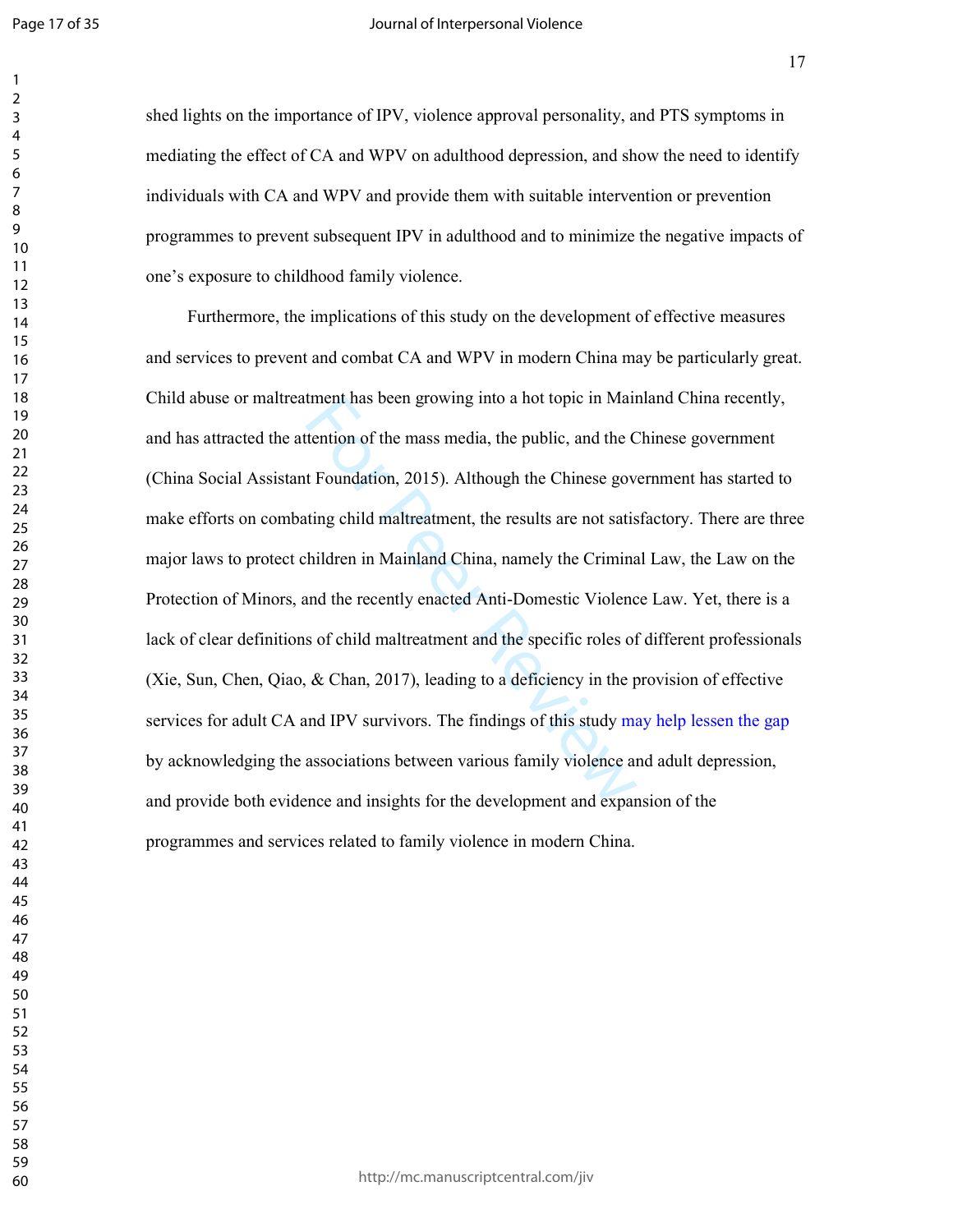### **References**

Anda, R. F., Felitti, V. J., Bremner, J. D., Walker, J. D., Whitfield, C., Perry, B. D., Dube, S. R., & Giles, W. H. (2006). The enduring effects of abuse and related adverse experiences in childhood. *European Archives of Psychiatry and Clinical Neuroscience, 256,* 174-186.

Bandura, A. (1977). *Social learning theory*. Englewood Cliffs, NJ: Prentice-Hall.

- Bargai, N., Ben-Shakhar, G., & Shalev, A. Y. (2007). Posttraumatic stress disorder and depression in battered women: The mediating role of learned helplessness. *Journal of Family Violence, 22,* 267-275.
- 22, 26/-2/5.<br>
B., Zhong, Q., Nicolaidis, C., Rondon, M. B.,  $n$ , nchez, S. E., & Williams, M. A. (2015). Associal abuse with intimate partner violence, poor gentles are poor gentless all abuse with intimate partner violen Barrios, Y. V., Gelaye, B., Zhong, Q., Nicolaidis, C., Rondon, M. B., Garcia, P. J., Mascaro Sanchez, P. A., Sanchez, S. E., & Williams, M. A. (2015). Association of childhood physical and sexual abuse with intimate partner violence, poor general health and depressive symptoms among pregnant women. *PLOS ONE, 10*(3), e0122573.
- Beck, A. T., Steer, R. A. Ball, R., & Rnaieri, W. F. (1996). Comparison of Beck Depression Inventories-IA and –II in psychiatric outpatients. *Journal of Personality Assessment,*  (3), 588-597.
- Boney-McCoy, S., & Finkelhor, D. (1995). Prior victimization: A risk factor for child sexual abuse and for PTSD-related symptomatology among sexually abused youth. *Child Abuse and Neglect, 19,* 1401-1421.
- Breslau, N., Koenen, K. C., Luo, Z., Agnew-Blais, J., Swanson, S., Houts, R. M., Poulton, R., & Moffitt, T. E. (2014). Childhood maltreatment, juvenile disorders and adult posttraumatic stress disorder: A prospective investigation. *Psychological Medicine, 44*(9), 1937-1945.
- Campbell, J. C., Kub, J. E., & Rose, L. (1996). Depression in battered women. *Journal of American Medical Women's Association, 51,* 106-110.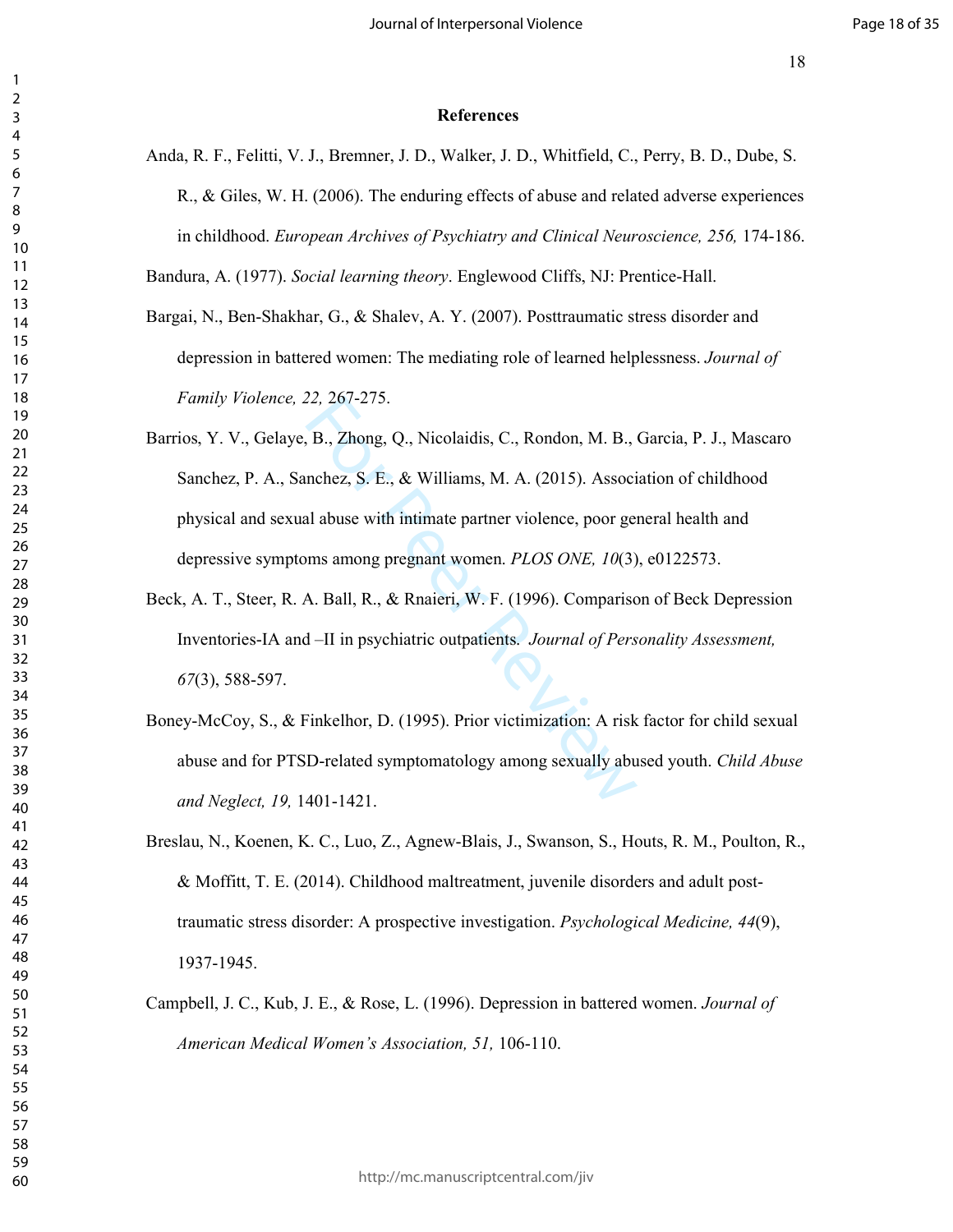- Chan, K. L. (2004). Correlates of wife assault in Hong Kong Chinese families. *Violence and Victims, 19,* 189-201.
- Chan, K. L. (2005). Study on child abuse and spousal battering: Report on findings of household survey. Hong Kong: University of Hong Kong. Retrieved from http://www.legco.gov.hk/yr04-05/english/panels/ws/ws\_fvi/papers/ws\_fvi0705cb2-2158- 2e.pdf
- Chapman, D. P., Whitfield, C. L., Felitti, V. J., Dube, S. R., Edwards, V. J., & Anda, R. F. (2004). Adverse childhood experiences and the risk of depressive disorders in adulthood. *Journal of Affective Disorders, 82,* 217-225.
- nilahood experiences and the risk of depressive<br>
e Disorders, 82, 217-225.<br>
r, J. R., & Naimark, B. (2009). Health risk behat<br>
tors of the relationship between childhood abus<br>
of Public Health, 99(5), 847-854.<br>
Foundation. Chartier, M. J., Walker, J. R., & Naimark, B. (2009). Health risk behaviors and mental health problems as mediators of the relationship between childhood abuse and adult health. *American Journal of Public Health, 99*(5), 847-854.
- China Social Assistant Foundation. (2015). *The report of child safety education and sexual assaults cases in 2013-2015*. The Program of Girls Protection.
- Clements, C., & Sawhney, D. (2000). Coping with domestic violence: Control attributions, dyphoria, and hopelessness. *Journal of Traumatic Stress, 13,* 219-240.
- Dunkley, D. M., Masheb, R. M., & Grilo, C. M. (2010). Childhood maltreatment, depressive symptoms, and body dissatisfaction in patients with binge eating disorder: The mediating role of self-criticism. *International Journal of Eating Disorders, 43,* 274-281.
- Emery, C. R., Thapa, S., Do, M. H., & Chan, K. L. (2015). Do family order and neighbor intervention against intimate partner violence protect children from abuse? Findings from Kathmandu. *Child Abuse and Neglect, 41,* 170-181.
- Farmer, J. E., Clark, M. J., & Sherman, A. K. (2003). Rural versus urban social support seeking as a moderating variable in traumatic brain injury outcome. *Journal of Head Trauma and Rehabilitation, 18,* 116-117.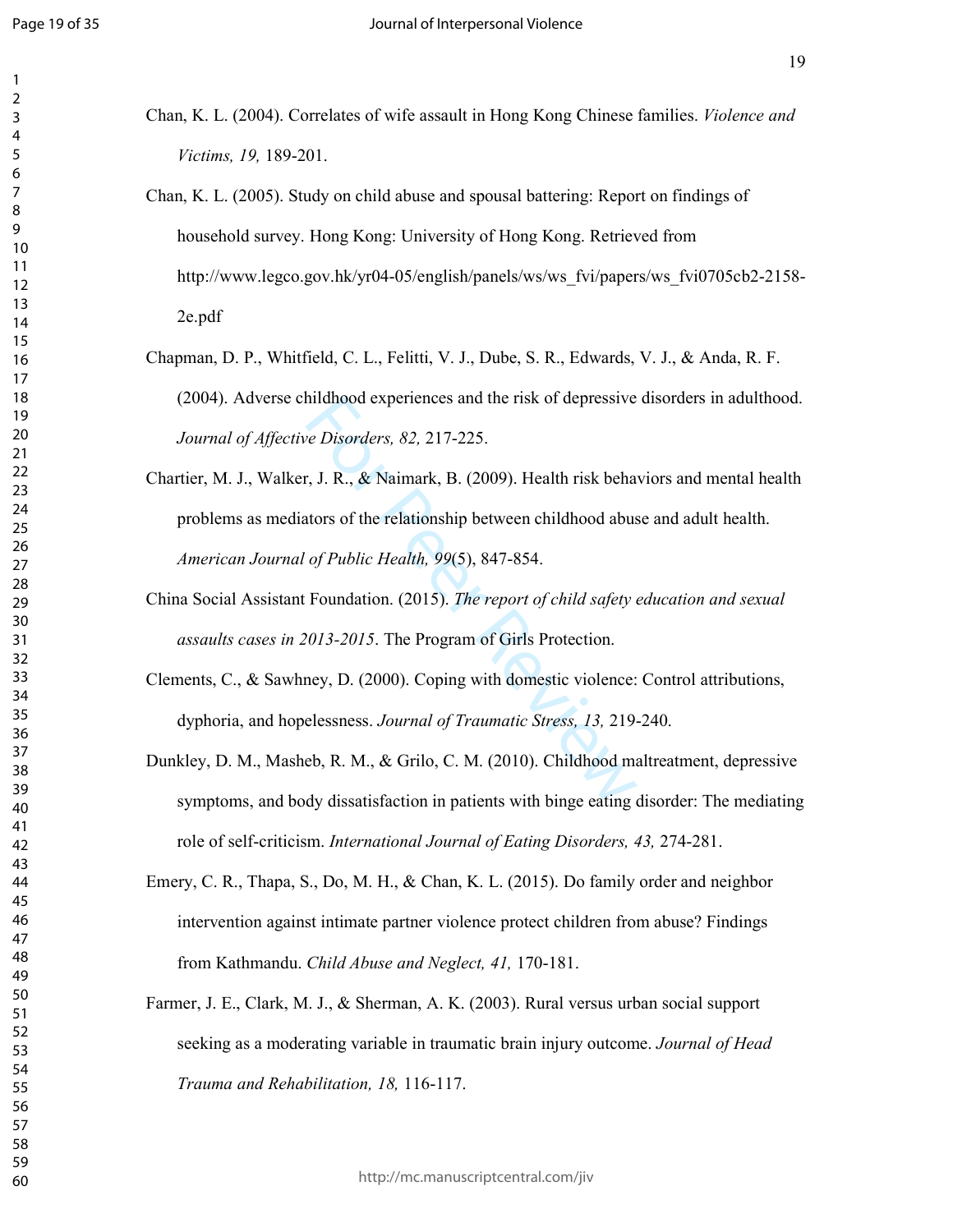- Feerick, M. M., Haugaard, J. J., & Hien, D. A. (2002). Child maltreatment and adulthood violence: The contribution of attachment and drug abuse. *Child Maltreatment, 7,* 226-40.
- Gibb, B. E., & Alloy, L. B. (2006). A prospective test of the hopelessness theory of depression in children. *Journal of Clinical Child and Adolescent Psychology, 35,* 264- 274.
- Harfold, T. C., Yi, H., & Grant, B. F. (2014). Associations between childhood abuse and interpersonal aggression and suicide attempt among U.S. adults in a national study. *Child Abuse & Neglect, 38*(8), 1389-1398.
- Houry, D., Kemball, R., Rhodes, K. V., & Kaslow, N. J. (2006). Intimate partner violence and mental health symptoms in African American female ED patients. *American Journal of Emergency Medicine, 24,* 444-450.
- Hu, L., & Bentler, P. M. (1999). Cutoff criteria for fit indexes in covariance structure analysis: Conventional criteria versus new alternatives. *Structural Equation Modeling, 6,* 1-55.
- 38(8), 1389-1398.<br>
.., Rhodes, K. V., & Kaslow, N. J. (2006). Intim<br>
symptoms in African American female ED pati<br> *dicine*, 24, 444-450.<br> *A.* (1999). Cutoff criteria for fit indexes in covar<br>
ional criteria versus new alt Khan, A., McCormack, H. C., Bolger E. A., McGreener, C. E., Vitaliano, G., Polcari, A., & Teicher, M. H. (2015). Childhood maltreatment, depression, and suicidal ideation: Critical importance of parental and peer emotional abuse during developmental sensitive periods in males and females. *Frontiers in Psychiatry, 6*, 42.
- Leung, R. K. W. (2001). *A validation of the traditional Chinese (Hong Kong) versions of the Beck Anxiety Inventory (BAI) and the Beck Depression Inventory-II (BDI-II)*. Hong Kong, China: University of Hong Kong.
- Logan, T. K., Walker, R., Cole, J., Ratliff, S., & Leukefeld, C. (2003). Qualitative differences among rural and urban intimate violence victimization experiences and consequences: A pilot study. *Journal of Family Violence, 18,* 83-92.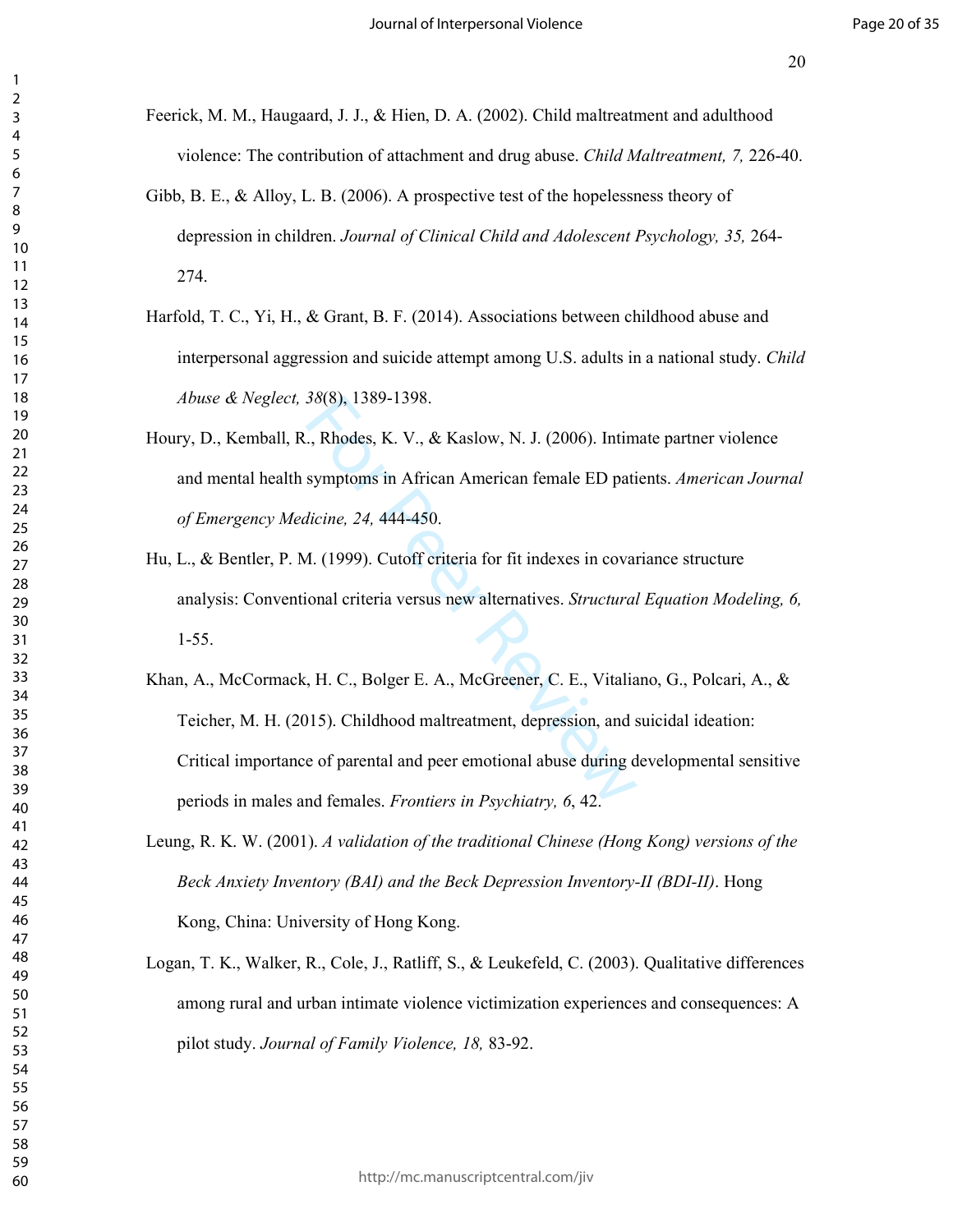- Machisa, M. T., Christofides, N., & Jewkes, R. (2016). Structural pathways between child abuse, poor mental health outcomes and male-perpetrated intimate partner violence (IPV). *PLOS ONE, 11*(3), e0160986.
- Meston, C. M., Heiman, J. R., & Trapnell, P. D. (1999). The relation between early abuse and adult sexuality. *Journal of Sex Research, 36,* 385-395.
- Milaniak, I., & Widom, C. S. (2015). Does child abuse and neglect increase risk for perpetration of violence inside and outside the home? *Psychology of Violence, 5*(3), 246- 255.
- Nixon, R. D., Resick, P. A., & Nishith, P. (2004). An exploration of comorbid depression among female victims of intimate partner violence with posttraumatic stress disorder. *Journal of Affective Disorders, 82,* 315-320.
- P. A., & Nishith, P. (2004). An exploration of comments of intimate partner violence with posttraum<br> *ee Disorders*, 82, 315-320.<br>
er, H., Tork-Smith, M., Fincham-Campbell, S.,<br>
15). Intimate partner violence and new-onse Ouellet-Morin, I., Fisher, H., Tork-Smith, M., Fincham-Campbell, S., Moffitt, T. E., & Arseneault, L. (2015). Intimate partner violence and new-onset depression: A longitudinal study of women's childhood and adult histories of abuse. *Depression and Anxiety, 32*(5), 316-324.
- Rich, C. L., Gidycz, C. A., Warkentin, J. B., Loh, C., & Weiland, P. (2005). Child and adolescent abuse and subsequent victimization: A prospective study. *Child Abuse and Neglect, 29,* 1373-1394.
- Roodman, A.A., & Clum, G. A. (2001). Revictimization rates and method variance: A metaanalysis. *Clinical Psychology Review, 21,* 183-204.
- Sansone, R. A., Wiederman, M. W., & Sansone, L. A. (2001). Adult somatic preoccupation and its relationship to childhood trauma. *Violence and Victims, 16,* 39-47.

Straus, M. A., Hamby, S. L., Boney-McCoy, S., & Sugarman, D. (1999). *Manual for the Personal and Relationships Profile (PRP)*. New Hampshire, NH: University of New Hampshire.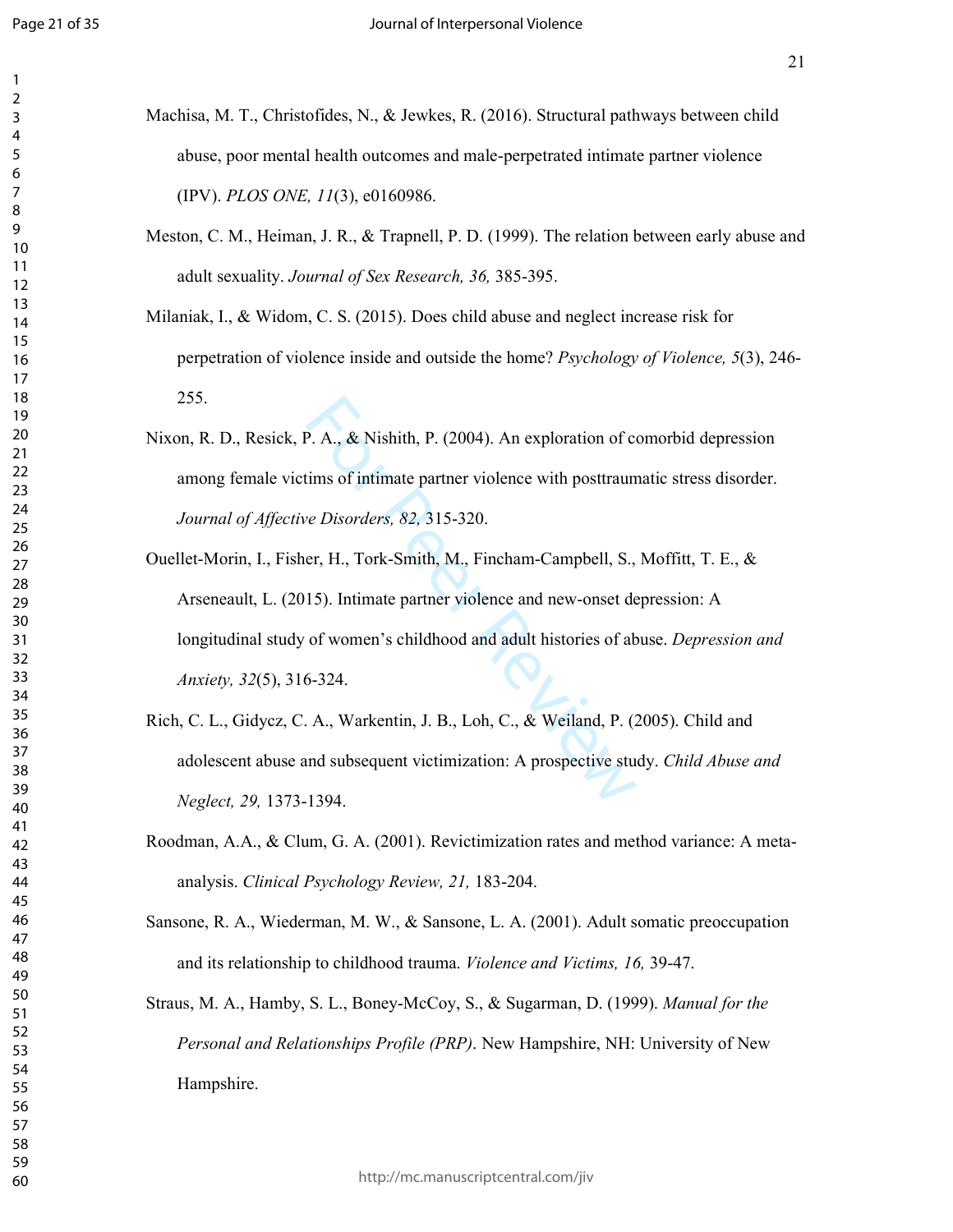- Sullivan, T. P., Meese, K. J., Swan, S. C., Mazure, C. M., & Snow, D. L. (2005). Precursors and correlates of women's violence: Child abuse traumatization, victimization of women, avoidance coping, and psychological symptoms. *Psychology of Women Quarterly, 29,* 290-301.
- Temes, C. M., Magni, L. R., Firzmaurice, G. M., Aguirre, B. A., Goodman, M., & Zanarini, M. C. (2017). Prevalence and severity of childhood adversity in adolescents with BPD, psychiatrically healthy adolescents, and adults with BPD. *Personality and Mental Health, 11*(3), 171-178.
- -178.<br>
s, N. (2000). Prevalence and consequences of n<br>
timate partner violence as measured by the Nati<br> *iolence Against Women, 6, 142-161*.<br>
W. G., Richards, T. N., Gover, A. R., & Power<br>
all maltreatment and young adult Tjaden, P., & Thoennes, N. (2000). Prevalence and consequences of male-to-female and female-to-male intimate partner violence as measured by the National Violence Against Women Survey. *Violence Against Women, 6,* 142-161.
- Tomsich, E., Jennings, W. G., Richards, T. N., Gover, A. R., & Powers, R. A. (2015). Childhood physical maltreatment and young adult dating violence: a propensity matching approach. *Journal of Interpersonal Violence*. [Epub ahead of print].
- Widom, C. S., Czaja, S., & Dutton, M. A. (2014). Child abuse and neglect and intimate partner violence victimization and perpetration: A prospective investigation. *Child Abuse & Neglect, 38*(4), 650-663.
- Widom, C. S., & Maxfield, M. G. (2001). An update on the "cycle of violence." *National Institute of Justice Research in Brief (February 2001)*. Washington, DC: U.S. Department of Justice.
- Wright, K. A., Turanovic, J. J., O'Neal E. N., Morse, S. J., & Booth, E. T. (2016). The cycle of violence revisited: Childhood victimization, resilience, and future violence. *Journal of Interpersonal Violence*. [Epub ahead of print].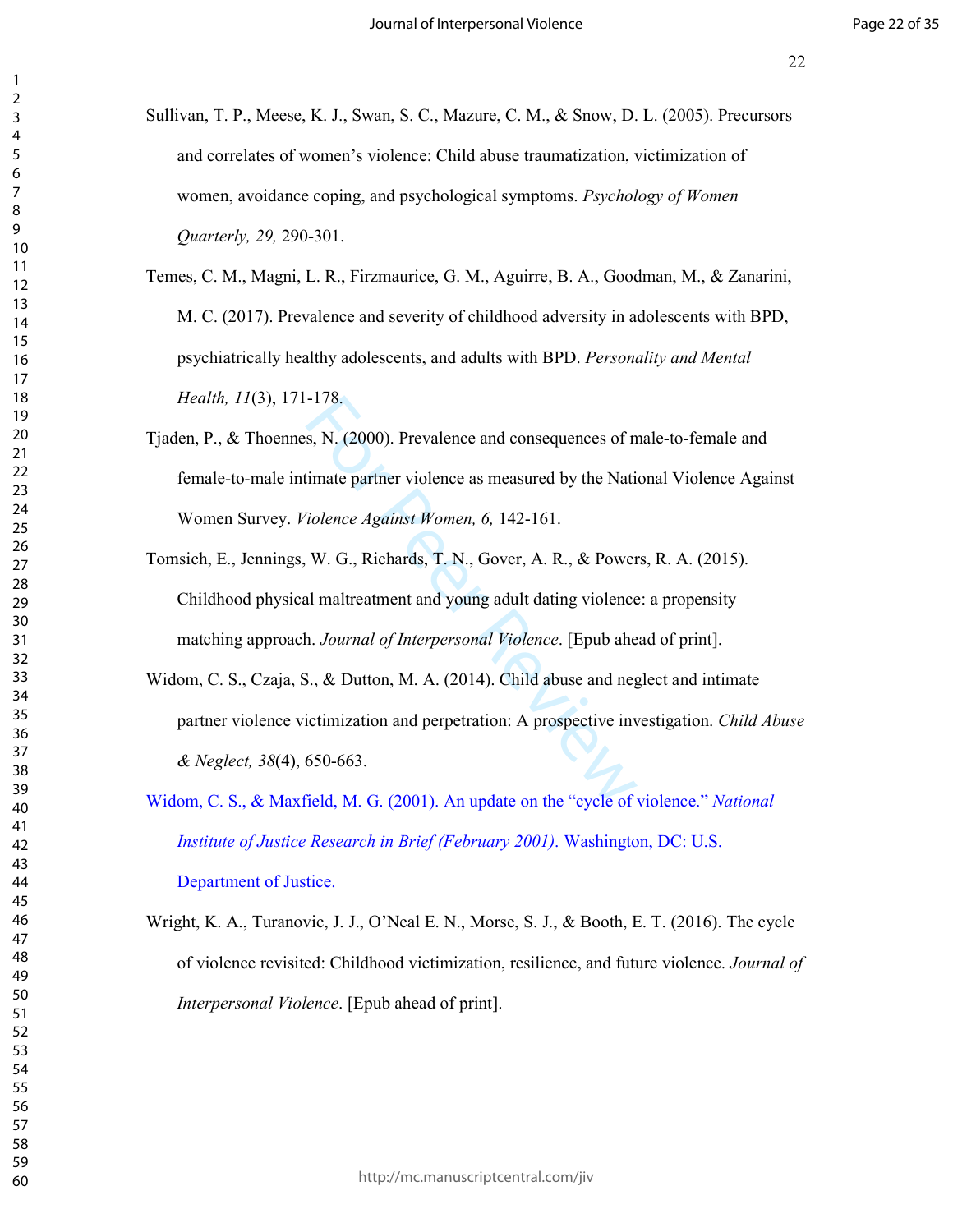| Xie, Q. W. Sun, X., Chen, M., Qiao, D. P., Chan, K. L. (2017). What prevents Chinese  |
|---------------------------------------------------------------------------------------|
| parents from reporting possible cases of child sexual abuse to authority? A holistic- |
| interactionistic approach. Child Abuse & Neglect, $64$ , 19-31.                       |

For Per Review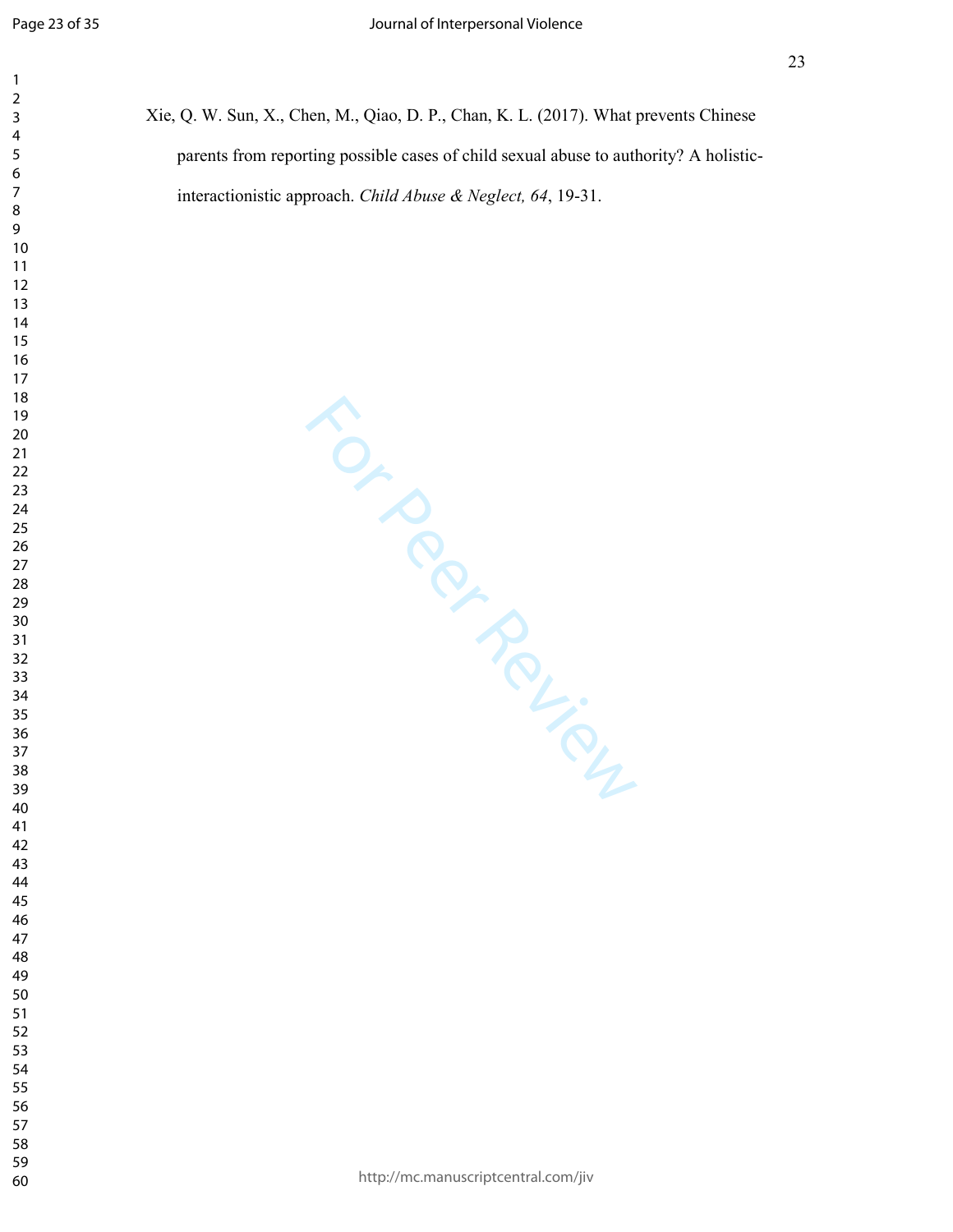$\overline{\phantom{0}}$ 

|                                                                                                                                               | Frequency $(\% )$ |              |                                |            |  |  |  |
|-----------------------------------------------------------------------------------------------------------------------------------------------|-------------------|--------------|--------------------------------|------------|--|--|--|
|                                                                                                                                               |                   |              | Comparison by Residential Area |            |  |  |  |
| Characteristic                                                                                                                                | Overall           | Urban        | Rural                          | $t/\chi^2$ |  |  |  |
|                                                                                                                                               | $(N=8,807)$       | $(n=6,804)$  | $(n=2,003)$                    |            |  |  |  |
| Gender                                                                                                                                        |                   |              |                                | $49.40***$ |  |  |  |
| Male                                                                                                                                          | 3,822(43.4)       | 2,823(41.5)  | 999 (49.9)                     |            |  |  |  |
| Female                                                                                                                                        | 4,942(56.1)       | 3,963 (58.3) | 979 (48.9)                     |            |  |  |  |
| Missing                                                                                                                                       | 43 $(0.5)$        | 17(0.2)      | 25(1.2)                        |            |  |  |  |
| Age, mean (SD)                                                                                                                                | 40.61 (8.93)      | 40.75 (9.03) | 40.14 (8.54)                   | $2.68**$   |  |  |  |
| Marital status                                                                                                                                |                   |              |                                | 28.70***   |  |  |  |
| Married or cohabiting                                                                                                                         | 8,198 (93.1)      | 6,295(92.5)  | 1903 (95.0)                    |            |  |  |  |
| Divorced, separated, or                                                                                                                       | 383(4.3)          | 339(5.0)     | 44(2.2)                        |            |  |  |  |
| widowed                                                                                                                                       |                   |              |                                |            |  |  |  |
| Missing                                                                                                                                       | 226(2.6)          | 170(2.5)     | 56(2.8)                        |            |  |  |  |
| Educational attainment <sup>a</sup>                                                                                                           |                   |              |                                | 413.90***  |  |  |  |
| Middle school or below                                                                                                                        | 4,405(50.0)       | 3,052(44.9)  | 1,353(67.5)                    |            |  |  |  |
| High school                                                                                                                                   | 2,694(30.6)       | 2,345(34.5)  | 349 (17.4)                     |            |  |  |  |
| Tertiary school or above                                                                                                                      | 1,392(15.8)       | 1,232(18.1)  | 160(8.0)                       |            |  |  |  |
| Missing                                                                                                                                       | 316(3.6)          | 175(2.6)     | 141 $(7.0)$                    |            |  |  |  |
| Unemployment                                                                                                                                  | 595 $(6.8)$       | 451(6.6)     | 144(7.2)                       | 902.41***  |  |  |  |
| Family income                                                                                                                                 |                   |              |                                | $6.10*$    |  |  |  |
| No income                                                                                                                                     | 254(2.9)          | 202(3.0)     | 52(2.6)                        |            |  |  |  |
| Below median                                                                                                                                  | 3,349 (38.0)      | 2,040(30.0)  | 1,309(65.4)                    |            |  |  |  |
| Above median                                                                                                                                  | 4,403(50.0)       | 3,936 (57.8) | 467(23.3)                      |            |  |  |  |
| Missing                                                                                                                                       | 801(9.1)          | 626(9.2)     | 175(8.7)                       |            |  |  |  |
| <b>Addictive behaviours</b>                                                                                                                   |                   |              |                                |            |  |  |  |
| Frequent gambling                                                                                                                             | 1,052(11.9)       | 876 (12.9)   | 176 (8.8)                      | 34.39***   |  |  |  |
| Frequent smoking                                                                                                                              | 1,954(22.2)       | 1,407(20.7)  | 547 (27.3)                     | 34.30***   |  |  |  |
| Alcohol dependence                                                                                                                            | 1,104(12.5)       | 808(11.9)    | 296 (14.8)                     | $8.71**$   |  |  |  |
| Substance dependence<br>Note. <sup>a</sup> Educational attainment: middle school or below=grade 9 or below; high school=grade 10 to grade 12; | 39(0.4)           | 32(0.5)      | 7(0.3)                         | 0.63       |  |  |  |

Table 1 *Demographic Characteristics of the Sample (N=8,807)* 

*Note*. <sup>a</sup> Educational attainment: middle school or below=grade 9 or below; high school=grade 10 to grade 12; tertiary school or above=university or above.

\**p*<.05, \*\**p*<.01, \*\*\**p*<.001.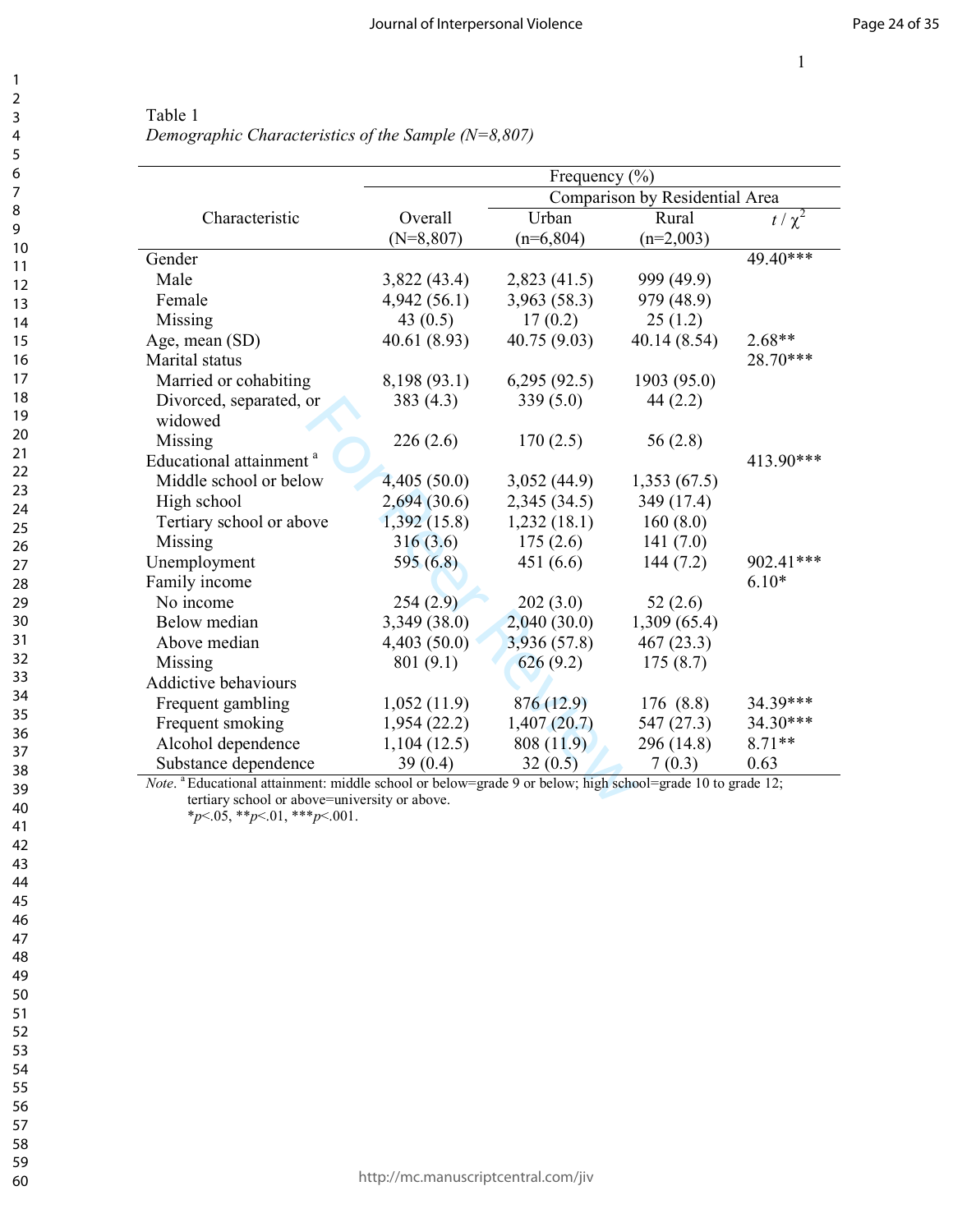|                              |              | Mean (SD)         |                                |              |  |
|------------------------------|--------------|-------------------|--------------------------------|--------------|--|
|                              |              |                   | Comparison by Residential Area |              |  |
| Variable                     | Overall      | Urban             | Rural                          | $\mathbf{t}$ |  |
|                              | $(N=8,807)$  | $(n=6,804)$       | $(n=2,003)$                    |              |  |
| Depression                   | 3.02(5.27)   | 3.12(5.33)        | 2.73(5.10)                     | $2.83***$    |  |
| IPV victimization            |              |                   |                                |              |  |
| Emotional                    | 2.06(7.78)   | 2.11(8.05)        | 1.89(6.82)                     | 1.11         |  |
| Physical                     | 0.33(4.42)   | 0.31(3.56)        | 0.41(6.50)                     | $-0.88$      |  |
| Injury                       | 0.05(0.98)   | 0.06(1.09)        | 0.04(0.47)                     | 0.81         |  |
| Sexual                       | 0.33(3.42)   | 0.37(3.67)        | 0.19(2.58)                     | $2.28*$      |  |
| PRP                          |              |                   |                                |              |  |
| Antisocial personality       | 17.58 (5.88) | 17.53(5.69)       | 17.78 (6.48)                   | $-1.53$      |  |
| Borderline personality       | 17.59(7.69)  | 17.47(7.31)       | 18.07(8.87)                    | $-2.71*$     |  |
| Dominance                    | 18.93 (7.71) | 19.01(7.60)       | 18.75 (8.08)                   | 1.25         |  |
| PTS symptoms                 | 17.36(7.46)  | 17.28(7.32)       | 17.74(7.96)                    | $-2.26*$     |  |
| Violence approval            | 21.83 (6.39) | 21.80(6.10)       | 21.99 (7.32)                   | $-1.04$      |  |
|                              |              | Frequency $(\% )$ |                                | $\chi^2$     |  |
| Witnessing parental violence |              |                   |                                |              |  |
| Emotional                    | 1,437(16.3)  | 1,108(16.3)       | 344 (17.2)                     | 0.89         |  |
| Physical                     | 334(3.8)     | 245(3.6)          | 92(4.6)                        | $4.14*$      |  |
| Injury                       | 139(1.6)     | 97(1.4)           | 44(2.2)                        | 5.84*        |  |
| Childhood abuse              |              |                   |                                |              |  |
| Emotional                    | 1,617(18.4)  | 1,281(18.8)       | 353 (17.6)                     | 1.48         |  |
|                              | 729 (8.3)    | 593 $(8.7)$       | 138(6.9)                       | 6.78*        |  |
| Physical                     |              |                   | 7(0.3)                         | $12.65***$   |  |

| anie |  |
|------|--|
|      |  |

*Mean Scores, Standard Deviations (SD), and Prevalence of the Major Variables*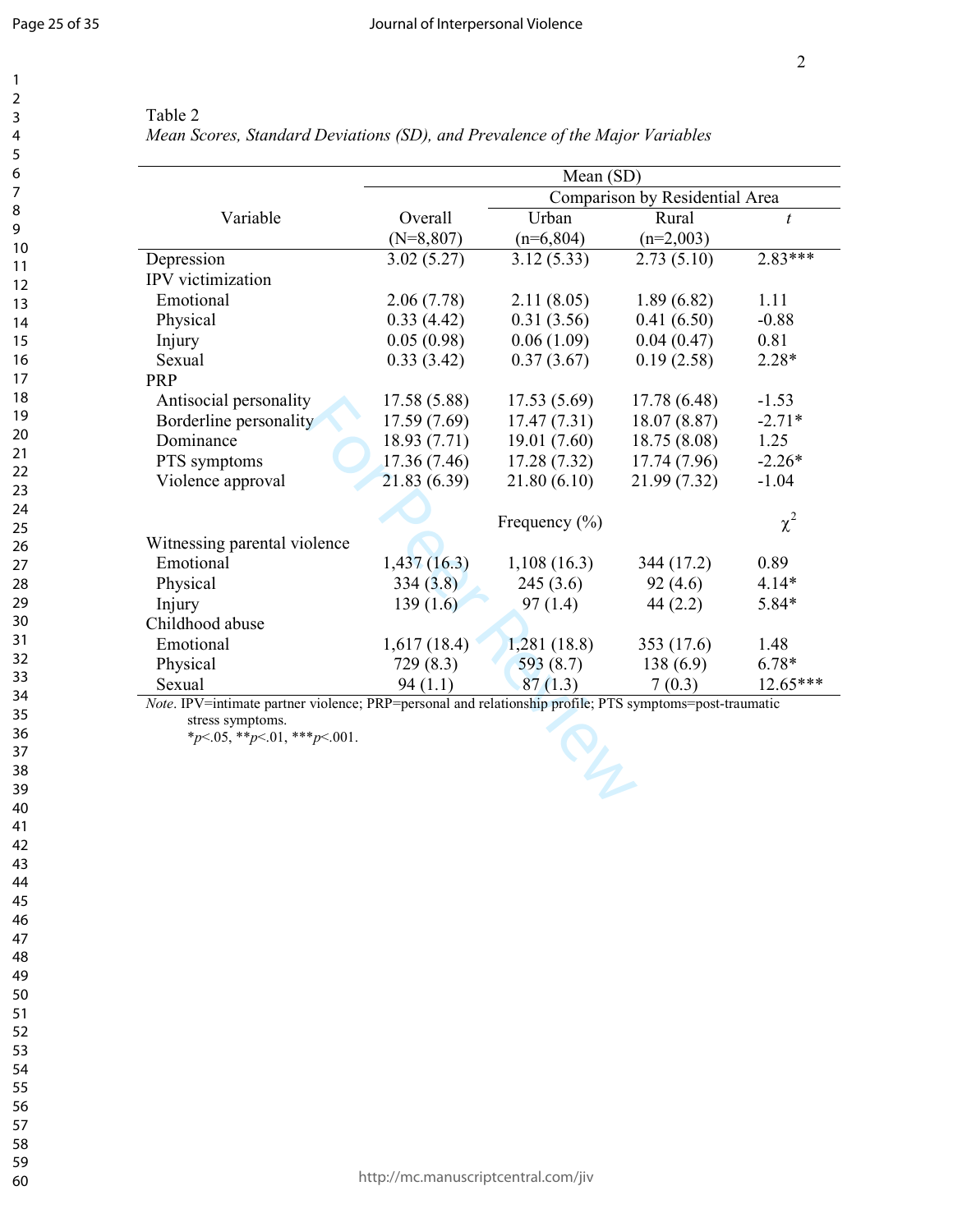# Table 3 *Correlations between Depression, IPV Victimization, PRP, Witnessing Parental Violence, and Childhood Abuse (N=8,807)*

| 1. Depression<br>2. IPV (Emotional)<br>3. IPV (Physical)<br>4. IPV (Injury)<br>5. IPV (Sexual)<br>6. PRP (Antisocial)<br>7. PRP (Borderline)<br>8. PRP (Dominance)<br>9. PRP (PTS symptoms)<br>10. PRP (Violence<br>approval)<br>11. WPV (Emotional)<br>12. WPV (Physical)<br>13. CA (Emotional) | $\overline{\phantom{0}}$ | $.18**$<br>$\overline{\phantom{0}}$ | $.10**$<br>$.33**$<br>$\overline{\phantom{0}}$ | $.06**$<br>$.17**$<br>$.33**$ | $.06**$<br>.02<br>$.05**$<br>$.54**$ | $.05**$<br>$-.01$<br>.00.<br>$.03**$<br>.00<br>$\equiv$ | $.12**$<br>.01<br>.01<br>.02<br>.00.<br>$.75**$ | $.12**$<br>.01<br>.01<br>.02<br>.00.<br>$.57**$<br>$.70**$ | $.13**$<br>.01<br>.01<br>.01<br>.01<br>$.55**$ | $.70**$<br>$.04**$<br>$.04**$<br>$.03**$<br>.01<br>$.52**$ | $.16***$<br>$.20**$<br>$.06**$<br>$.03**$<br>.02<br>.00. | $.14**$<br>$.12**$<br>$.14**$<br>$.06**$<br>$.05**$<br>.01 | $.16**$<br>$.14**$<br>$.60**$<br>$.02\,$<br>$.04**$<br>$-.04**$ | $.14**$<br>$.13**$<br>$.63**$<br>$.04**$<br>$.02*$<br>$-.01$ | $.04**$<br>.02<br>$.26*$<br>.02<br>$.08**$<br>.00. |
|--------------------------------------------------------------------------------------------------------------------------------------------------------------------------------------------------------------------------------------------------------------------------------------------------|--------------------------|-------------------------------------|------------------------------------------------|-------------------------------|--------------------------------------|---------------------------------------------------------|-------------------------------------------------|------------------------------------------------------------|------------------------------------------------|------------------------------------------------------------|----------------------------------------------------------|------------------------------------------------------------|-----------------------------------------------------------------|--------------------------------------------------------------|----------------------------------------------------|
|                                                                                                                                                                                                                                                                                                  |                          |                                     |                                                |                               |                                      |                                                         |                                                 |                                                            |                                                |                                                            |                                                          |                                                            |                                                                 |                                                              |                                                    |
|                                                                                                                                                                                                                                                                                                  |                          |                                     |                                                |                               |                                      |                                                         |                                                 |                                                            |                                                |                                                            |                                                          |                                                            |                                                                 |                                                              |                                                    |
|                                                                                                                                                                                                                                                                                                  |                          |                                     |                                                |                               |                                      |                                                         |                                                 |                                                            |                                                |                                                            |                                                          |                                                            |                                                                 |                                                              |                                                    |
|                                                                                                                                                                                                                                                                                                  |                          |                                     |                                                |                               |                                      |                                                         |                                                 |                                                            |                                                |                                                            |                                                          |                                                            |                                                                 |                                                              |                                                    |
|                                                                                                                                                                                                                                                                                                  |                          |                                     |                                                |                               |                                      |                                                         |                                                 |                                                            |                                                |                                                            |                                                          |                                                            |                                                                 |                                                              |                                                    |
|                                                                                                                                                                                                                                                                                                  |                          |                                     |                                                |                               |                                      |                                                         |                                                 |                                                            |                                                |                                                            |                                                          |                                                            |                                                                 |                                                              |                                                    |
|                                                                                                                                                                                                                                                                                                  |                          |                                     |                                                |                               |                                      |                                                         |                                                 |                                                            | $.68**$                                        | $.54**$                                                    | .02                                                      | $.03**$                                                    | $-.02$                                                          | .01                                                          | $-.01$                                             |
|                                                                                                                                                                                                                                                                                                  |                          |                                     |                                                |                               |                                      |                                                         |                                                 |                                                            | $.59**$                                        | $.51**$                                                    | $.04**$                                                  | $.30**$                                                    | .01                                                             | $.03*$                                                       | $.00\,$                                            |
|                                                                                                                                                                                                                                                                                                  |                          |                                     |                                                |                               |                                      |                                                         |                                                 |                                                            |                                                | $.43**$                                                    | $.04**$                                                  | $.03**$                                                    | .01                                                             | $.03*$                                                       | .01                                                |
|                                                                                                                                                                                                                                                                                                  |                          |                                     |                                                |                               |                                      |                                                         |                                                 |                                                            |                                                |                                                            | $.07**$                                                  | $.05**$                                                    | $.04**$                                                         | $.05**$                                                      | $-.01$                                             |
|                                                                                                                                                                                                                                                                                                  |                          |                                     |                                                |                               |                                      | <b>Peer</b>                                             |                                                 |                                                            |                                                |                                                            |                                                          |                                                            |                                                                 |                                                              |                                                    |
|                                                                                                                                                                                                                                                                                                  |                          |                                     |                                                |                               |                                      |                                                         |                                                 |                                                            |                                                |                                                            |                                                          | $.39**$                                                    | $.52**$                                                         | $.35**$                                                      | .02                                                |
|                                                                                                                                                                                                                                                                                                  |                          |                                     |                                                |                               |                                      |                                                         |                                                 |                                                            |                                                |                                                            |                                                          | $\qquad \qquad -$                                          | $.27**$                                                         | $.37**$                                                      | $.05**$                                            |
|                                                                                                                                                                                                                                                                                                  |                          |                                     |                                                |                               |                                      |                                                         |                                                 |                                                            |                                                |                                                            |                                                          |                                                            |                                                                 | $.52**$                                                      | $.04**$                                            |
|                                                                                                                                                                                                                                                                                                  |                          |                                     |                                                |                               |                                      |                                                         |                                                 |                                                            |                                                |                                                            |                                                          |                                                            |                                                                 | $\overline{\phantom{0}}$                                     | $.03**$                                            |
| 14. CA (Physical)<br>15. CA (Sexual)                                                                                                                                                                                                                                                             |                          |                                     |                                                |                               |                                      |                                                         |                                                 |                                                            |                                                |                                                            |                                                          |                                                            |                                                                 |                                                              |                                                    |
|                                                                                                                                                                                                                                                                                                  |                          |                                     |                                                |                               |                                      |                                                         |                                                 |                                                            |                                                | View                                                       |                                                          |                                                            |                                                                 |                                                              |                                                    |
|                                                                                                                                                                                                                                                                                                  |                          |                                     |                                                |                               |                                      |                                                         |                                                 |                                                            |                                                |                                                            |                                                          |                                                            |                                                                 |                                                              |                                                    |
|                                                                                                                                                                                                                                                                                                  |                          |                                     |                                                |                               |                                      |                                                         |                                                 |                                                            |                                                |                                                            |                                                          |                                                            |                                                                 |                                                              |                                                    |
|                                                                                                                                                                                                                                                                                                  |                          |                                     |                                                |                               |                                      |                                                         |                                                 |                                                            |                                                |                                                            |                                                          |                                                            |                                                                 |                                                              |                                                    |
|                                                                                                                                                                                                                                                                                                  |                          |                                     |                                                |                               |                                      |                                                         |                                                 |                                                            |                                                |                                                            |                                                          |                                                            |                                                                 |                                                              |                                                    |
|                                                                                                                                                                                                                                                                                                  |                          |                                     |                                                |                               |                                      |                                                         |                                                 |                                                            |                                                |                                                            |                                                          |                                                            |                                                                 |                                                              |                                                    |
|                                                                                                                                                                                                                                                                                                  |                          |                                     |                                                |                               |                                      |                                                         |                                                 |                                                            |                                                |                                                            |                                                          |                                                            |                                                                 |                                                              |                                                    |
|                                                                                                                                                                                                                                                                                                  |                          |                                     |                                                |                               |                                      |                                                         |                                                 |                                                            |                                                |                                                            |                                                          |                                                            |                                                                 |                                                              |                                                    |
|                                                                                                                                                                                                                                                                                                  |                          |                                     |                                                |                               |                                      |                                                         |                                                 |                                                            |                                                |                                                            |                                                          |                                                            |                                                                 |                                                              |                                                    |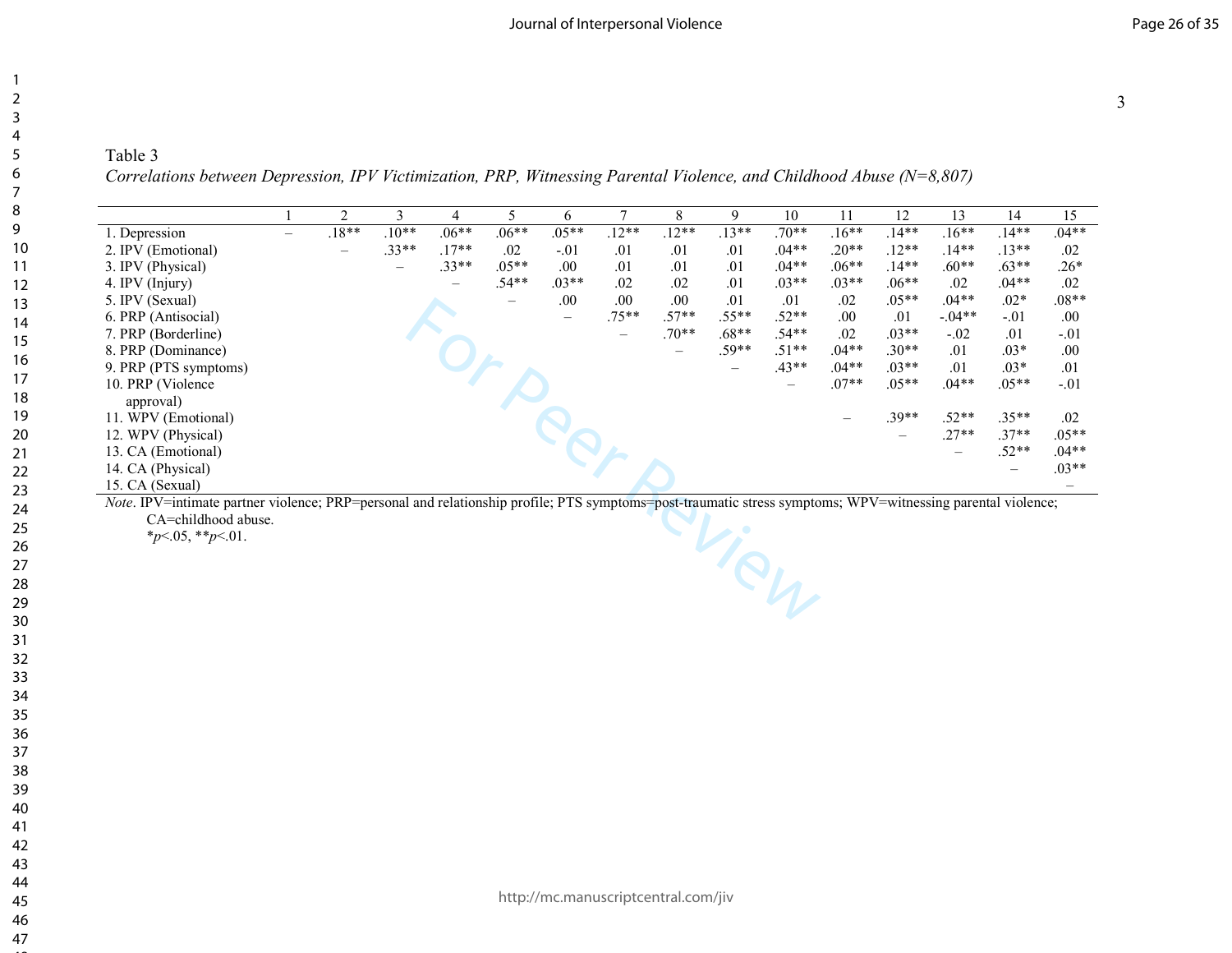$\mathbf{1}$  $\overline{2}$ 3  $\overline{4}$ 5 6  $\overline{7}$ 8 9

# Table 4

*Standardized Coefficients and Standard Errors of the Preferred Path Models (N=8,807)* 

|                                                                                            | Standardized          |                |
|--------------------------------------------------------------------------------------------|-----------------------|----------------|
| Path                                                                                       | coefficient $(\beta)$ | Standard error |
| Overall model                                                                              |                       |                |
| Direct effects                                                                             |                       |                |
| WPV (Emotional) $\rightarrow$ Depression                                                   | $.05***$              | .01            |
| WPV (Physical) $\rightarrow$ Depression                                                    | $04**$                | .01            |
| $CA (Emotional) \rightarrow Depression$                                                    | $07***$               | .01            |
| $CA$ (Physical) $\rightarrow$ Depression                                                   | .03                   | .01            |
| IPV victimization $\rightarrow$ Depression                                                 | $22***$               | .02            |
| $PRP \rightarrow Depression$                                                               | $14***$               | .01            |
| Indirect effects                                                                           |                       |                |
| WPV (Emotional) $\rightarrow$ WPV (Physical) $\rightarrow$ CA (Emotional) $\rightarrow$ CA | .001                  | .000           |
| (Physical) $\rightarrow$ Depression                                                        |                       |                |
| WPV (Emotional) $\rightarrow$ WPV (Physical) $\rightarrow$ CA (Emotional) $\rightarrow$ CA | $.002*$               | .001           |
| (Physical) $\rightarrow$ IPV victimization $\rightarrow$ Depression                        |                       |                |
| WPV (Emotional) $\rightarrow$ WPV (Physical) $\rightarrow$ CA (Emotional) $\rightarrow$ CA | .001                  | .000           |
| (Physical) $\rightarrow$ PRP $\rightarrow$ Depression                                      |                       |                |

*Note*. IPV=intimate partner violence; PRP=personal and relationship profile; WPV=witnessing parental

For Peer Review

 $*_{p<.05, *p<.01, **p<.001.}$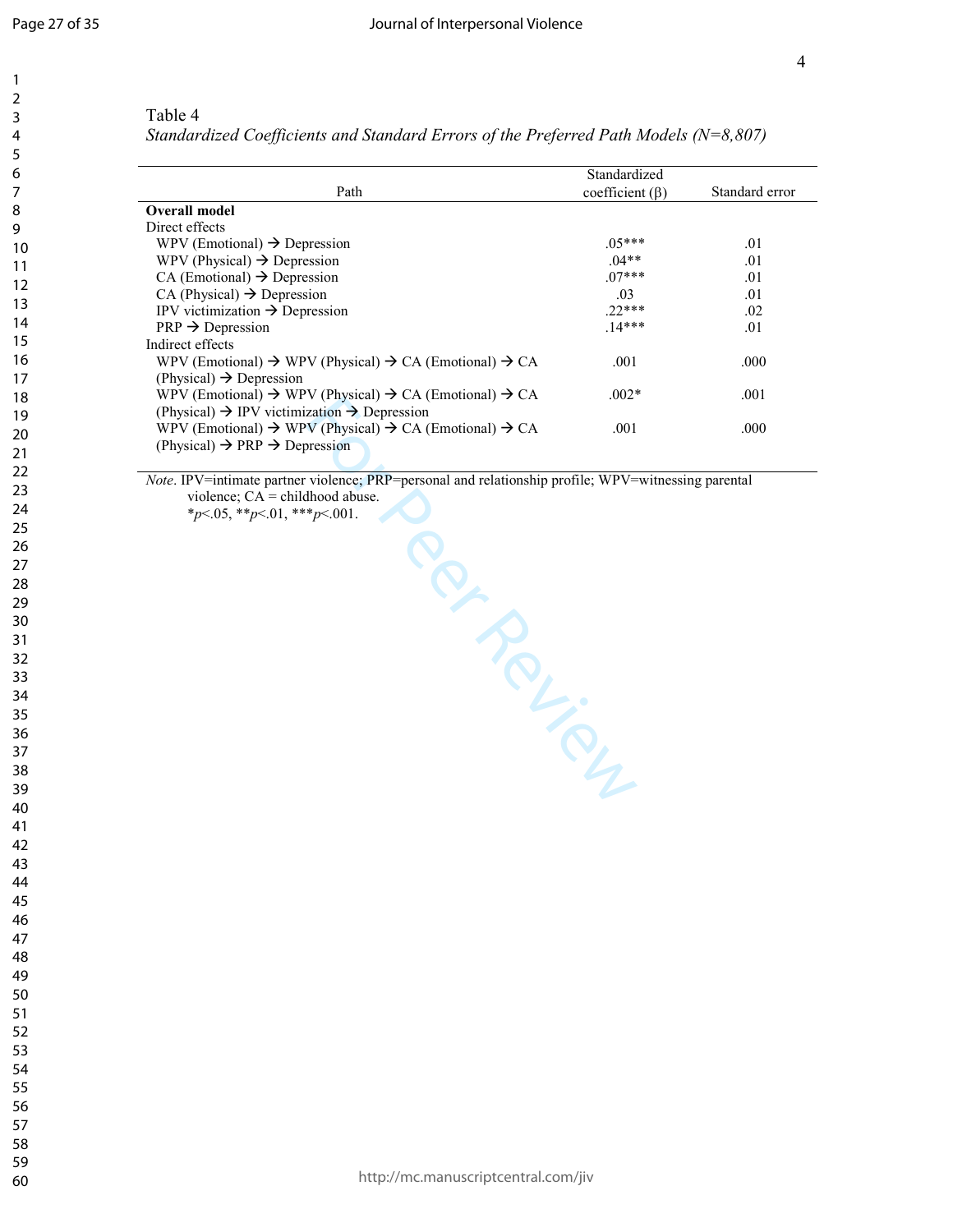# **Figure Captions**

*Figure 1*. Path Analysis of Associations among Witnessing Parental IPV, Experiences of Childhood Abuse, IPV Victimization during

Adulthood, Personal and Relationships Profile, and Depression among the Study Sample (*N* = 8,807)

For Peer Review